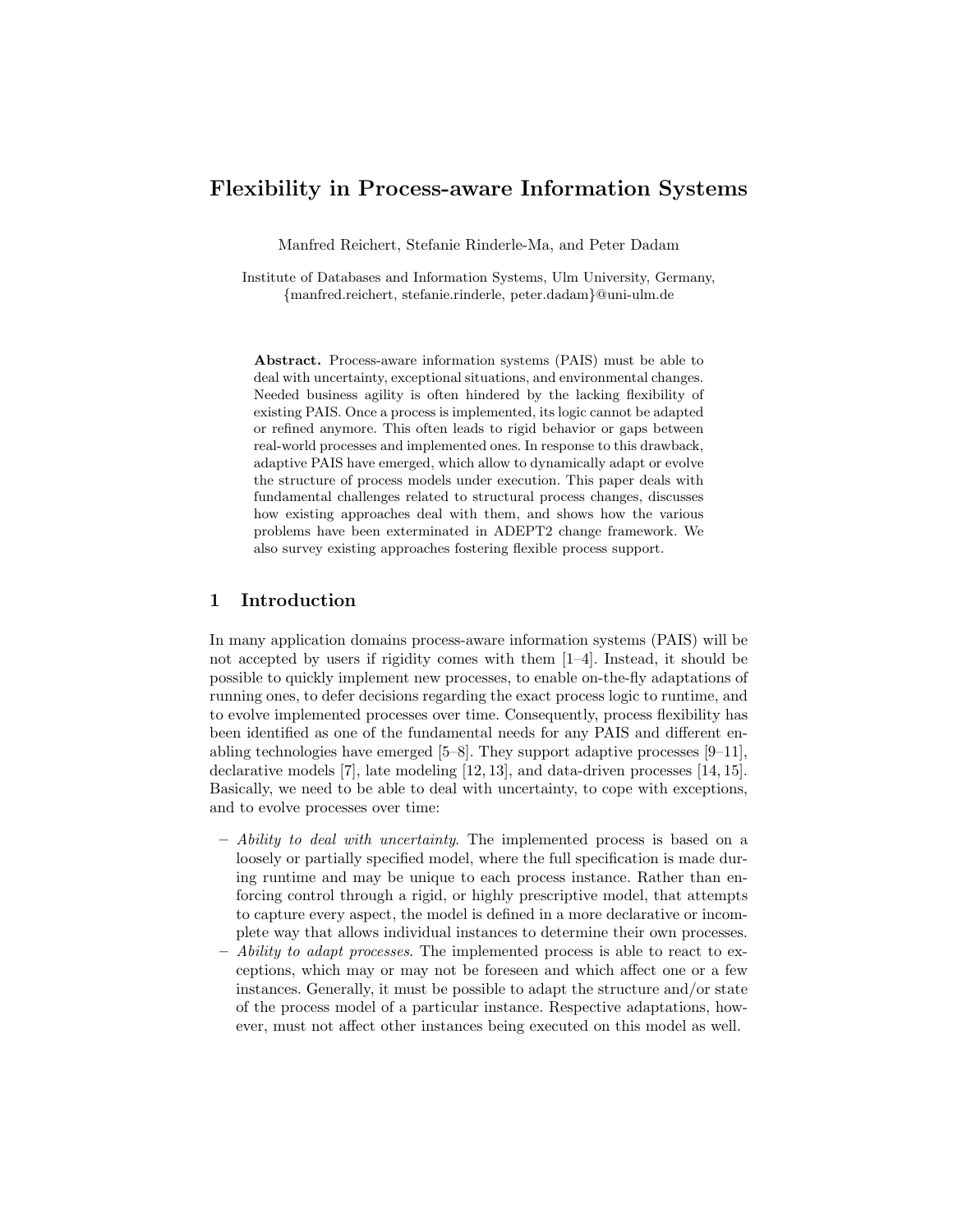– Ability to evolve processes. A process model has to be changed when the business process evolves. One challenge concerns the handling of long-running, active instances, which were initiated based on the old model, but now need to comply with the new specification. Potentially, thousands of active instances may be affected.

This paper focuses on structural adaptations of process models at different levels. Adaptations of single process instances (e.g., to add, delete or move activities) become necessary to deal with exceptional situations and often have to be accomplished in an ad-hoc manner [11]. Model changes at the process type level, in turn, have to be continuously conducted to evolve the PAIS [9, 5]. It must be also possible to dynamically migrate running process instances to new model versions. Important challenges are to perform instance migrations on-the-fly, to guarantee compliance of migrated instances with the new model version, and to avoid performance penalties. Our ADEPT2 change framework addresses these challenges and explicitly covers the latter two kinds of flexibility; i.e., the adaptation and evolution of processes. However, through its ability to support late binding of sub-processes and to dynamically evolve or define these sub-processes, ADEPT2 is also able to support late modeling, and thus to deal with certain kinds of uncertainty.

The ultimate ambition of structural process adaptations during runtime is to ensure correctness of the modified instances afterwards. First, structural and behavioral soundness have to be guaranteed already at the model level (i.e., without considering instance states). Second, when performing instance adaptations this must not lead to flaws (e.g., deadlocks); i.e., none of the guarantees ensured by formal checks at build time must be violated due to the runtime adaptation. As example consider Fig. 1 where the model on the left-hand side is structurally modified by arranging parallel activities B and C in sequence afterwards. The instance running on the old model (with B being enabled and C being completed) does not comply with the new model version since its marking cannot be transferred to it (B must be completed before C may start). Such undesired runtime situations are denoted as dynamic change bug [16]. To exterminate them adequate correctness criteria are needed; e.g., to decide whether a given process instance is compliant with a modified process model and – if yes – how to adapt instance states when migrating the instance to the new model version.



Fig. 1. Dynamic change bug

In the following we deal with different correctness notions for dynamic process changes and discuss the strengths and weaknesses of the approaches relying on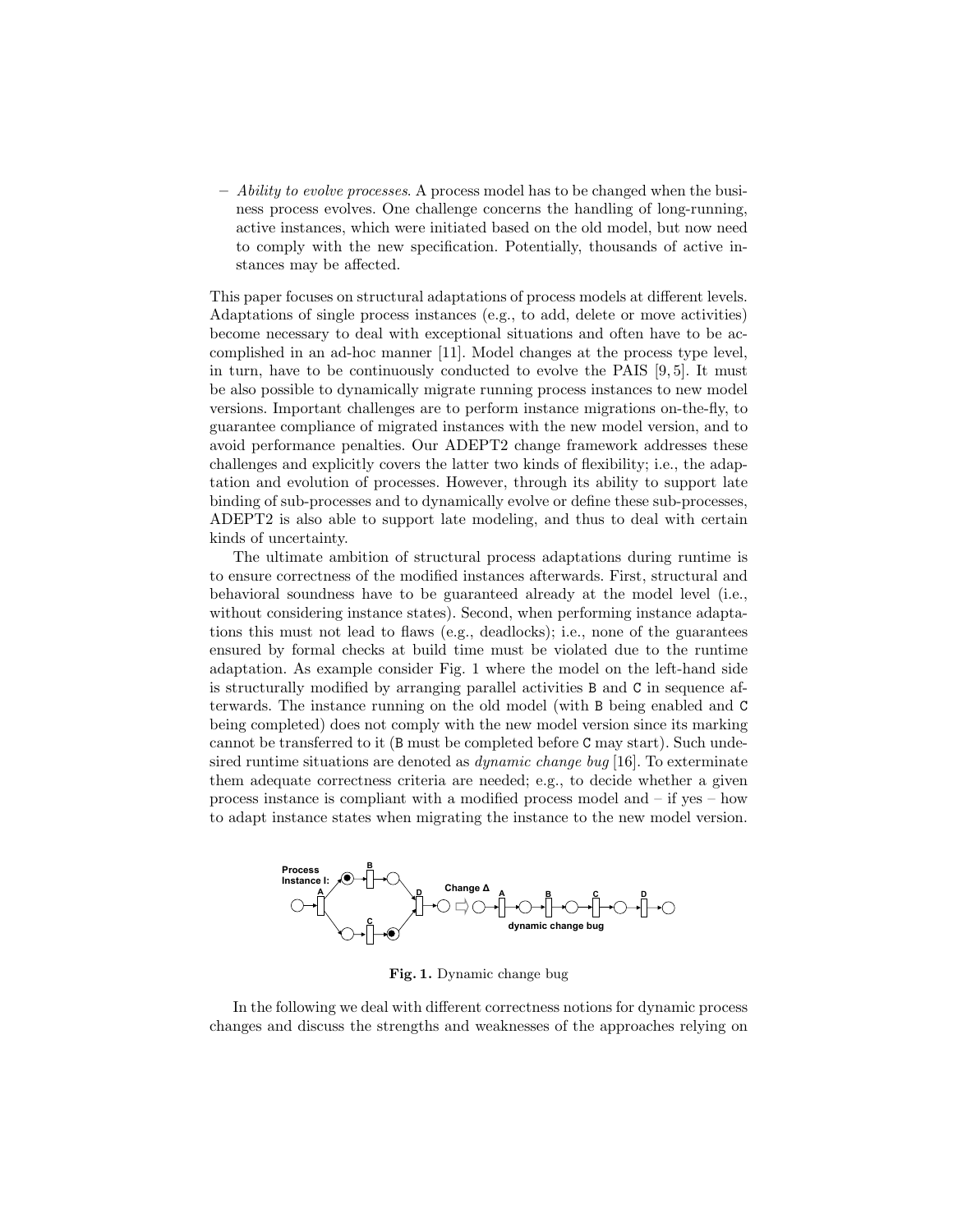them. Based on these considerations we show how we deal with respective issues in ADEPT2, which constitutes one of the very few adaptive PAIS which allows for structural process changes during runtime at instance and type level. Section 2 introduces fundamental challenges emerging in the context of dynamic process changes and discusses existing approaches for dealing with them. Section 3 shows how ADEPT2 tackles the different challenges and exterminates dynamic change bugs. This includes both the control and the data flow perspective as well has the viewpoint of users. We survey alternative solutions for process flexibility in Section 4 and conclude with a summary in Section 5.

## 2 Fundamental challenges of dynamic process changes

#### 2.1 Basic notions

When implementing a new process in a PAIS its logic has to be explicitly defined based on the provided process meta model. For each business process to be supported, a process type represented by a process schema (i.e., process model) is defined. For one particular process type several schemes may exist representing the different versions and the evolution of this type over time. Based on a process schema an arbitrary number of new process instances can be created and executed. The PAIS orchestrates them according to the defined process logic.

For defining structural process adaptations two options exist. On the one hand, respective schema adaptations can be defined based on a set of change primitives (e.g., to add or delete edges). Following this approach, realization of a particular structural adaptation usually requires the application of multiple change primitives. To specify structural adaptations at this low level of abstraction, however, is a complex and error-prone task. Another, more favorable option is to base structural adaptations on high-level change patterns [6, 17], which abstract from the concrete schema transformations to be conducted (e.g., to add a process fragment parallel to an activity or to move a fragment to a new position). Instead of specifying a set of change primitives the user applies one or few high-level change operations to define the required structural change.

**Definition 1 (Process change).** Let  $PS$  be the set of all process schemas and let S, S' ∈ PS. Let further  $\Delta = \langle op_1, \ldots, op_n \rangle$  denote a process change which applies change operations op<sub>i</sub>  $i = 1, \ldots, n, n \in \mathbb{N}$  sequentially. Then:

- 1.  $S[\Delta S'$  if and only if  $\Delta$  is correctly applicable to S. S' is the process schema resulting from the application of  $\Delta$  to S (i.e.,  $S' \equiv S + \Delta$ ). We call a change  $\Delta$  correctly applicable to a schema S if all formal pre-conditions of  $\Delta$  are met for S or resulting schema S' is a correct process schema according to the correctness criteria set out by the process meta model of interest.
- 2.  $S[\Delta>S'$  if and only if there are process schemas  $S_1, S_2, \ldots, S_{n+1} \in \mathcal{PS}$  with  $S = S_1$ ,  $S' = S_{n+1}$  and for  $1 \leq i \leq n$ :  $S_i[\Delta_i > S_{i+1}$  with  $\Delta_i = \langle op_i \rangle$

We assume that change  $\Delta$  is applied to a sound process schema S [18]; i.e., S obeys the specific correctness constraints set out by the used process meta model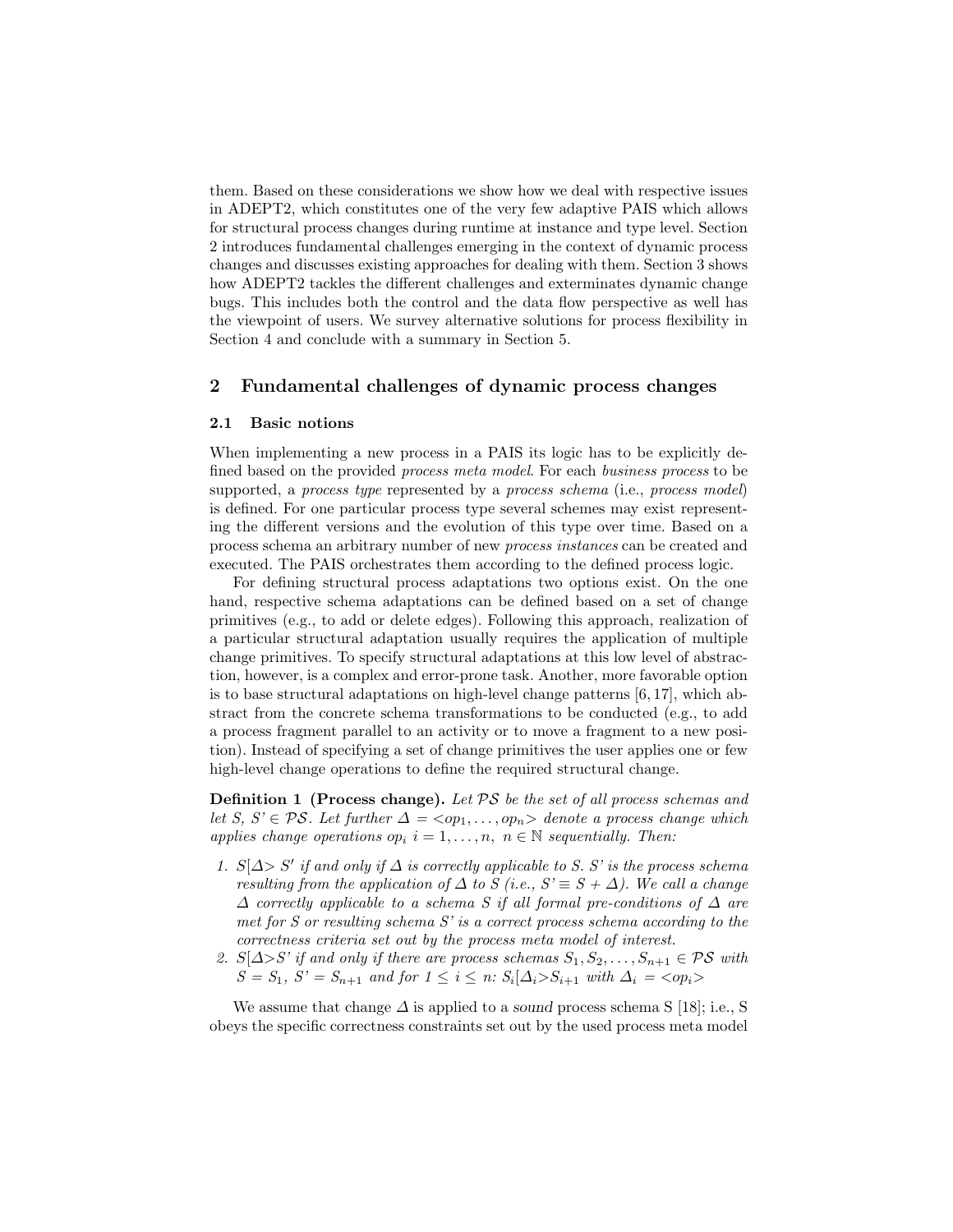(e.g., bipartite graph structure for Petri Nets). We denote this as structural soundness. We further claim that S' must obey behavioral soundness; i.e., any instance executed on S' must not run into a deadlock or livelock. This can be achieved in two ways. Either  $\Delta$  itself preserves soundness based on pre-/postconditions of the applied change patterns [11], or  $\Delta$  is first applied on a schema copy and soundness of the resulting schema version S' is checked afterwards.

Another basic notion used in the following is process trace. Such trace sequentially logs the entries about the start and completion of process activities.

**Definition 2 (Trace).** Let  $PS$  be the set of all process schemas and let  $\mathcal A$ be the total set of activities (or more precisely activity labels) based on which process schemas  $S \in \mathcal{PS}$  are specified (without loss of generality we assume unique labeling of activities). Let further  $\mathcal{Q}_{\mathcal{S}}$  denote the set of all possible traces producible on process schema  $S \in \mathcal{PS}$ . A particular trace  $\sigma_I^S \in \mathcal{Q}_{\mathcal{S}}$  of instance *I* on *S* is defined as  $\sigma_I^S = \langle e_1, \ldots, e_k \rangle$  (with  $e_i \in \{Start(a), End(a)\}, a \in \mathcal{A},$  $i = 1, \ldots, k, k \in \mathbb{N}$ ). The temporal order of  $e_i$  in  $\sigma_i^S$  reflects the order in which activities were started and/or completed over S.<sup>1</sup>

#### 2.2 Under which conditions may process instances be adapted?

Most approaches dealing with structural instance adaptations [16, 19, 10, 5, 8] focus on correctness; i.e., applying a change to a running instance must neither violate its structural nor behavioral soundness. The correctness criteria used by adaptive PAIS vary and have led to different implementations [9]. Basically, there are structural and behavioral correctness criteria. While criteria from the former group try to structurally relate the process schema before the change to the resulting schema version [16, 8] (e.g., using inheritance relations for realizing the schema mapping), the latter are based on execution traces; i.e., they compare which traces are producible on a process schema before and after its change.

Structural criteria. One approach relying on structural criteria in connection with dynamic changes exists for WF Nets [16]. A WF Net is a labeled place/transition net representing a control flow schema [16, 20]. A sound WF Net has to be connected, safe, and deadlock free as well as free of dead transitions. Furthermore, sound WF Nets always properly terminate. Behavior of a process instance is described by a marked WF net. Core idea of the corresponding change framework is as follows: An instance  $I$  on schema  $S$  (represented by a marked WF Net) is considered as compliant with the modified schema  $S' := S + \Delta$ , if S and  $S'$  are related to each other under given inheritance relations; i.e., either  $S$ is a subclass of  $S'$  or vice versa. The following two kinds of inheritance relations are used [16]: A schema S is a subclass of another schema  $S'$  if one cannot distinguish behaviors of  $S$  and  $S'$  anymore either  $(1)$  when only executing activities of S which also belong to  $S'$  or (2) when arbitrary activities of S are executed, but only effects of activities being present in  $S'$  as well are taken into account. Thus, Inheritance Relation (1) works by blocking and Inheritance Relation (2) can be

 $\frac{1}{1}$  An entry of a particular activity can occur multiple times due to loopbacks.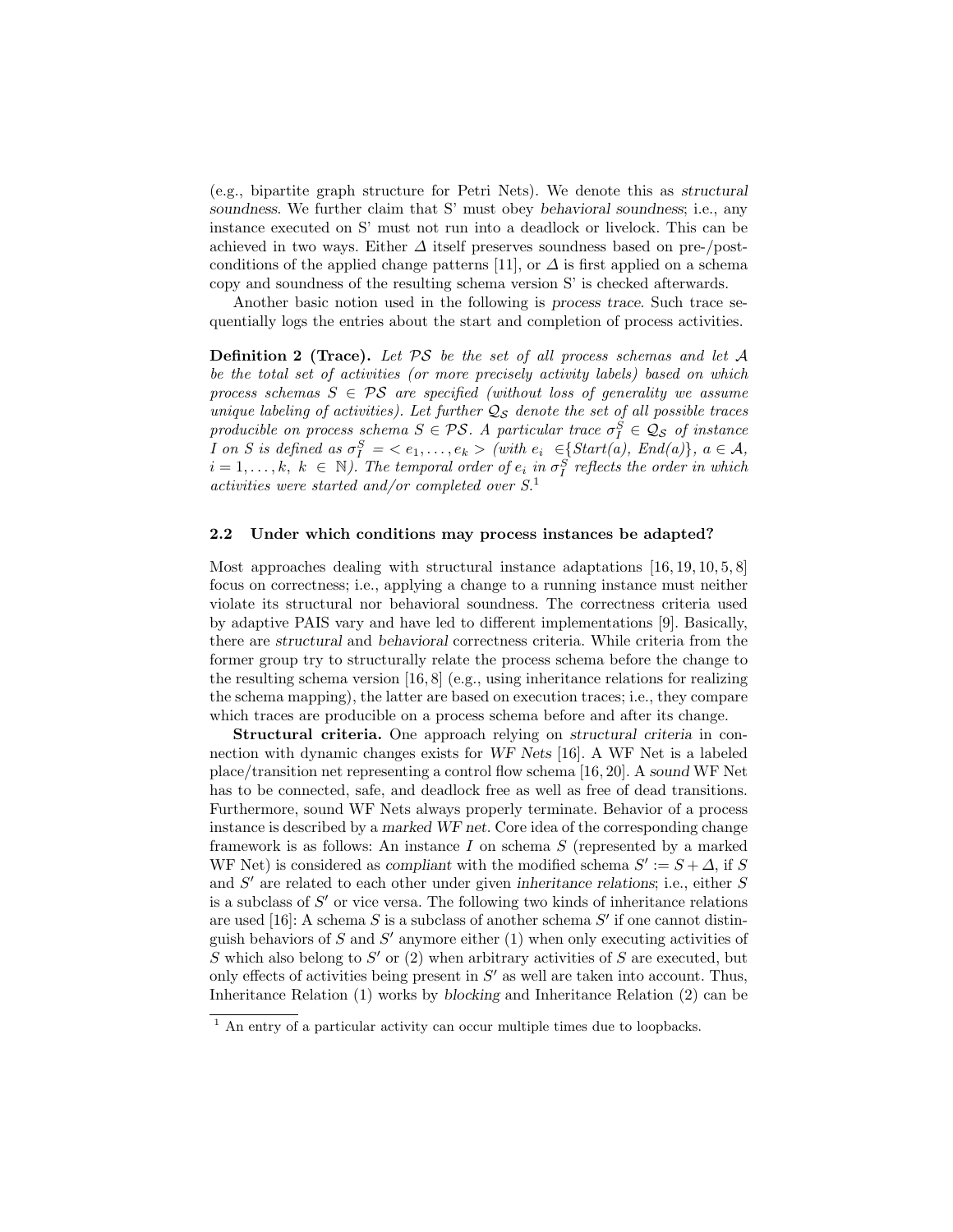realized by hiding a subset of the activities from S. More precisely, blocked activities are not considered for execution. Hiding activities implies that they are renamed to the silent activity  $\tau$ . (A silent activity  $\tau$  has no visible effects and is used, for example, for structuring purposes.) Consider the example from Fig. 2 where the newly inserted activities X and Y are hidden by labeling them to the silent activity  $\tau$ . Thus,  $S'$  is a subclass of S. Further inheritance relations can be obtained by combined hiding and blocking of activities. Based on these inheritance relations we can state the following correctness criterion:

Criterion CC 1 (Compliance under inheritance relations) Let S be a process schema which is correctly transformed into another schema S' by applying change ∆. Then instance I on S is compliant with S' if S and S' are related to each other under inheritance (see  $[16]$  for a formal definition).

CC 1 ensures structural and behavioral soundness of instance I after applying change  $\Delta$  to it. The question remains how to ensure CC 1; i.e., how to check whether  $\Delta$  is an inheritance preserving change and therefore S and S' are related under inheritance. [16] defines precise conditions with respect to  $S$  and  $S'$ . When inserting a new net N into  $S, S$  and  $S'$  will be related under inheritance if N and S have exactly one place in common. This will be the case, for example, if a cyclic structure  $N_c$  is inserted into S (resulting in S') as shown in Fig. 2. Since S' is a subclass of S when hiding X and Y in  $N_c$ , soundness of I on S' is guaranteed. Checking inheritance of arbitrary process schemes is PSPACE-complete [16].



Fig. 2. Inheritance preserving change: insertion of cyclic structure

Using inheritance relations restricts the set of applicable changes to additive and subtractive ones. There is no adequate relation based on hiding/blocking activities in connection with order-changing operations. Nevertheless, this approach covers many relevant changes and copes with them without need for accessing instance states. It can be used for both correctness checks on single instances and on instance collections (e.g., WF Nets with colored tokens). It is debatable whether it also works with concurrent changes. Assume, for example, that instance I on S is changed resulting in instance-specific schema  $S_I$ , which is related to S under inheritance. Assume further that at process type level S is changed to S' (which is again under inheritance with S). Then it has to be analyzed whether  $S_I$  and S' are also related to each other under inheritance.

Behavioral criteria. A widely-used correctness property is the trace-based compliance criterion introduced by [19]. Intuitively, change  $\Delta$  on schema S (i.e.,  $S[\Delta > S']$  can be correctly applied to instance I on S iff the execution of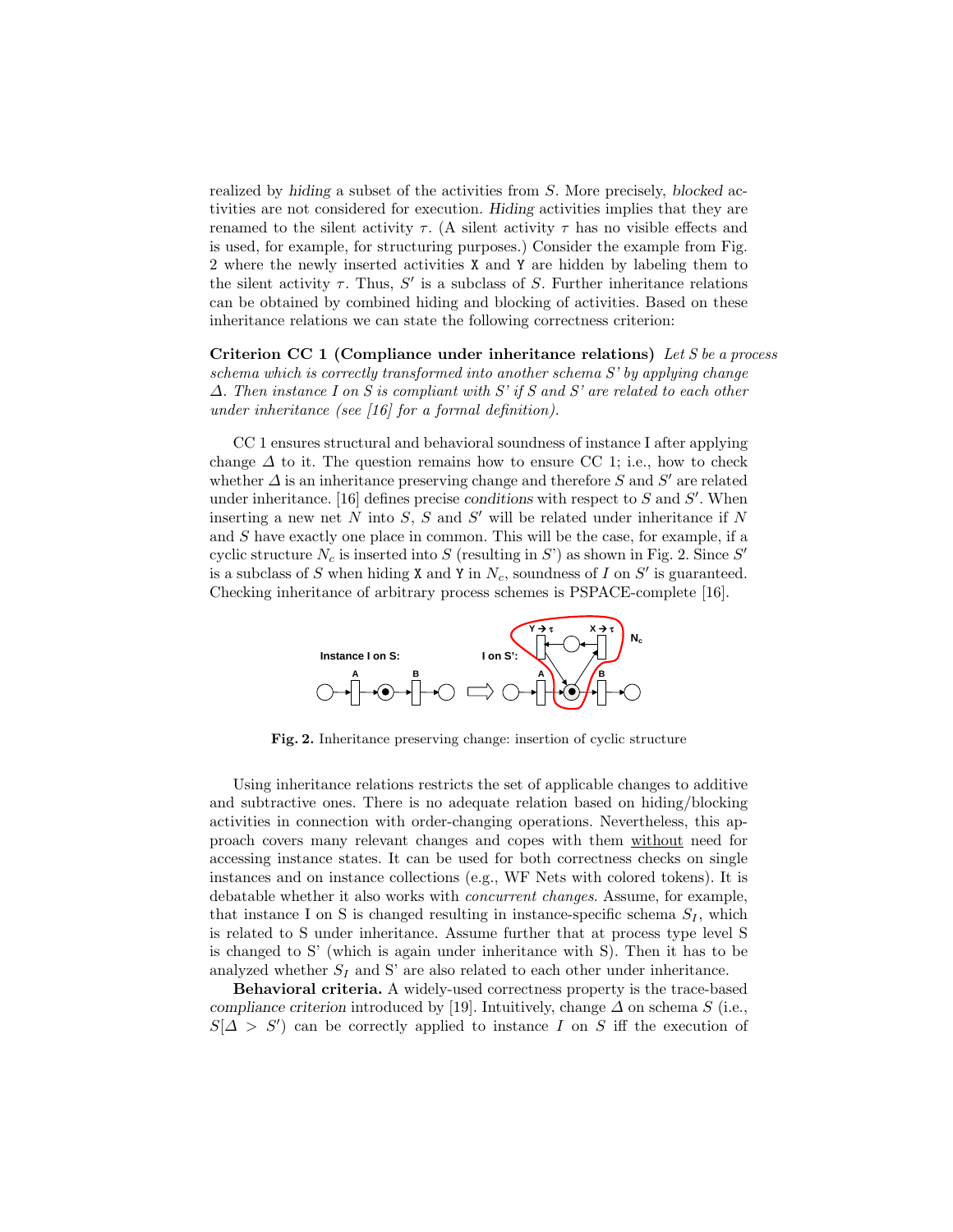I, taken place so far, can be "simulated" on the new schema version  $S'$  as well. [19] bases compliance on trying to replay trace  $\sigma_I^S$  of I on S'. If this is possible, behavioral soundness can be guaranteed when migrating  $I$  to  $S'$  [19,5]. In summary, compliance is fundamental for changing both, single instances and instance collections. Basically, it also allows for concurrent changes. We discuss respective extensions in Section 3.5. Finally, the idea of preserving traces by structural changes based on Petri Nets is described in [21, 10].

#### 2.3 How to adapt instance states after dynamic changes?

In addition to decide whether change  $\Delta$  can be correctly applied to an instance, it becomes necessary to properly and correctly adapt instance states afterwards.

Structural approaches. [16] provides transfer rules based on the aforementioned inheritance relations (cf. Criterion CC 1) to cope with marking adaptations in the context of WF net changes. After applying change  $\Delta$  to schema S (i.e.,  $S[\Delta > S']$ , necessary marking adaptations are realized by mapping markings of instances running on  $S$  onto markings on  $S'$ . Adapting markings after inserting parallel branches, for example, is complicated since in some cases we have to insert additional tokens to avoid deadlocks. Fig. 3 shows an example. By just mapping the token of  $s_3$  on S to place  $s_3$  on S', a deadlock is produced. [16] proposes to insert an additional token on  $s_5$  (*progressive transfer rule*). Though the resulting marking on S' is correct, the semantics of newly inserted tokens is debatable, particularly, if colored tokens (i.e., data flows) are considered as well.



Fig. 3. Marking adaptation policy in [16, 20]

Another approach has been proposed for Flow Nets [10] for which an explicit mapping between the markings of the net before and after the change has to be specified. This is done manually by adding *flow jumpers*; i.e., transitions mapping tokens from the old to the new net (cf. Fig. 4). Both single instances or instance collections can be migrated. The handling of concurrent changes at instance and type level, however, is cumbersome, since several new net versions have to be merged with the old net via flow jumpers. Manually specifying mappings between instance markings is not a realistic option in practice. As it can be see from Fig. 4 respective mappings already become complex for simple scenarios.

Behavioral approaches. Checking compliance means to replay instance traces on the changed process schema. Thus, marking adaptations come for free. However, at the presence of thousands of running instances, replaying whole traces becomes too expensive. In Sect. 3 we introduce a more sophisticated approach for automatically checking compliance and adapting instance markings. It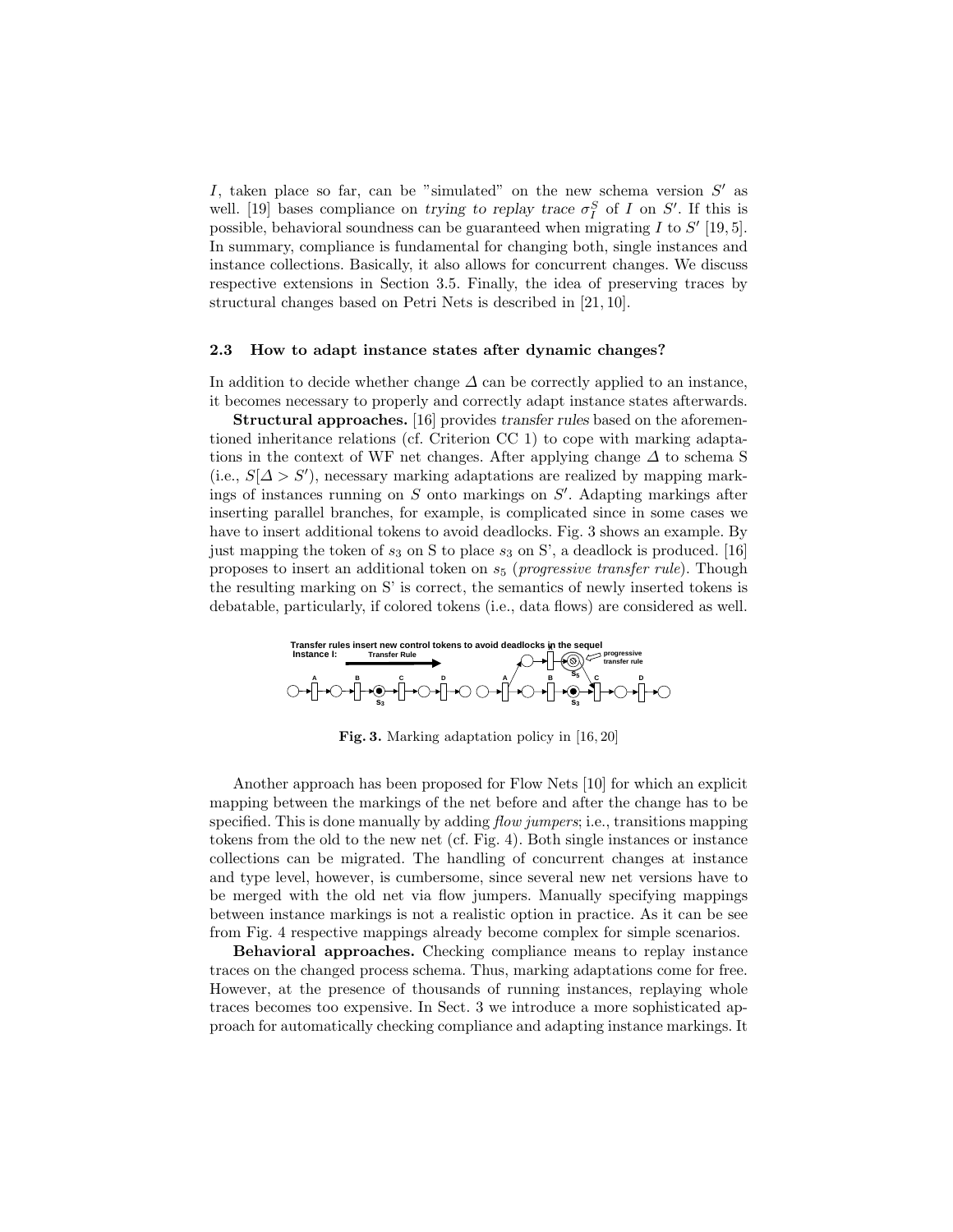has been realized in ADEPT2 [5] and utilizes specific properties of the ADEPT2 meta model as well as the semantics of the ADEPT2 change patterns.



Fig. 4. Marking mapping (Synthetic Cut Over Change) [10]

### 2.4 Discussion

Generally, a correctness criterion is needed which preserves structural and behavioral soundness of the dynamically adapted instances (cf. Fig. 5). This criterion should be valid independent from the used process meta model. Nonetheless, it is always applied in the context of a concrete meta model and change framework. Like serializability in database systems, defining a proper correctness notion is only one side of the coin. The other is to check it efficiently, particularly at the presence of a multitude of instances. When applying the criterion for a particular meta model, logical optimizations for checking it can be based on exploiting meta model properties as well as the semantics of the applied change operations. Additional optimizations are conceivable at the implementation level.



Fig. 5. Correctness of process change – general view

# 3 Dynamic process changes in ADEPT2

We now elaborate compliance as meta model independent correctness criterion in the context of a concrete process meta model (i.e., ADEPT2 WSM Nets [5]). We show how compliance can be efficiently checked and instance markings be automatically adapted when performing dynamic instance changes.

### 3.1 WSM Nets

Well-Structured Marking-Nets (WSM Nets) as applied in ADEPT2 can be used to represent process schemes by attributed serial-parallel graphs (cf. Fig. 6a). Consider Fig. 6a, which depicts an example of a WSM Net. A WSM Net S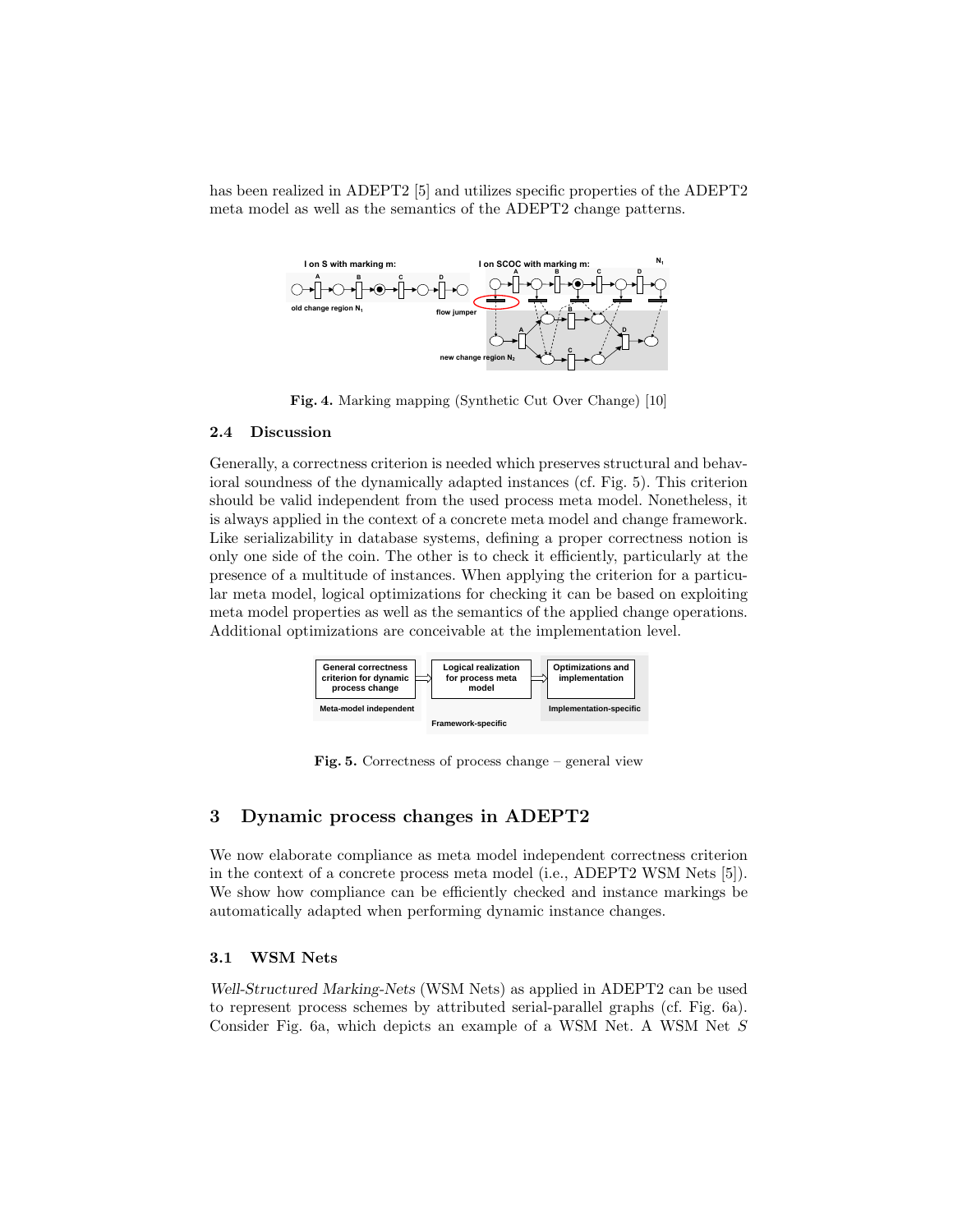is structurally sound if the following constraints hold:  $S$  has a unique start and a unique end node. Except for these start and end nodes each activity node has at least one incoming and one outgoing control edge  $e \in Ctr \ddot{E}^2$ . Structuring nodes such as AND-Splits, XOR-Split, AND-Joins, and XOR-Joins can be distinguished based on their node type (6a). Loop backs can be explicitly modeled via loop edges  $e \in LoopE$  (cf. Fig. 6a). Basically, WSM Nets are blockstructured, where control blocks (sequences, branchings, loops) can be nested, but must not overlap. We additionally allow to relax this block structure and to synchronize the execution order of activities from parallel branches by means of so-called sync links  $e \in SyncE$  if required. Such sync links must not cross the boundary of a loop block; i.e., an activity from a loop block must not be connected with an activity from outside the loop block via a sync link (and vice versa). Furthermore,  $S_{fwd} = (N, CtrlE, SyncE)$  constitutes an acyclic graph which allows to exclude deadlocks due to cyclic "wait-for" dependencies.



Fig. 6. WSM Net with running instance, traces, and marking rules

 $2$  i.e.; S is connected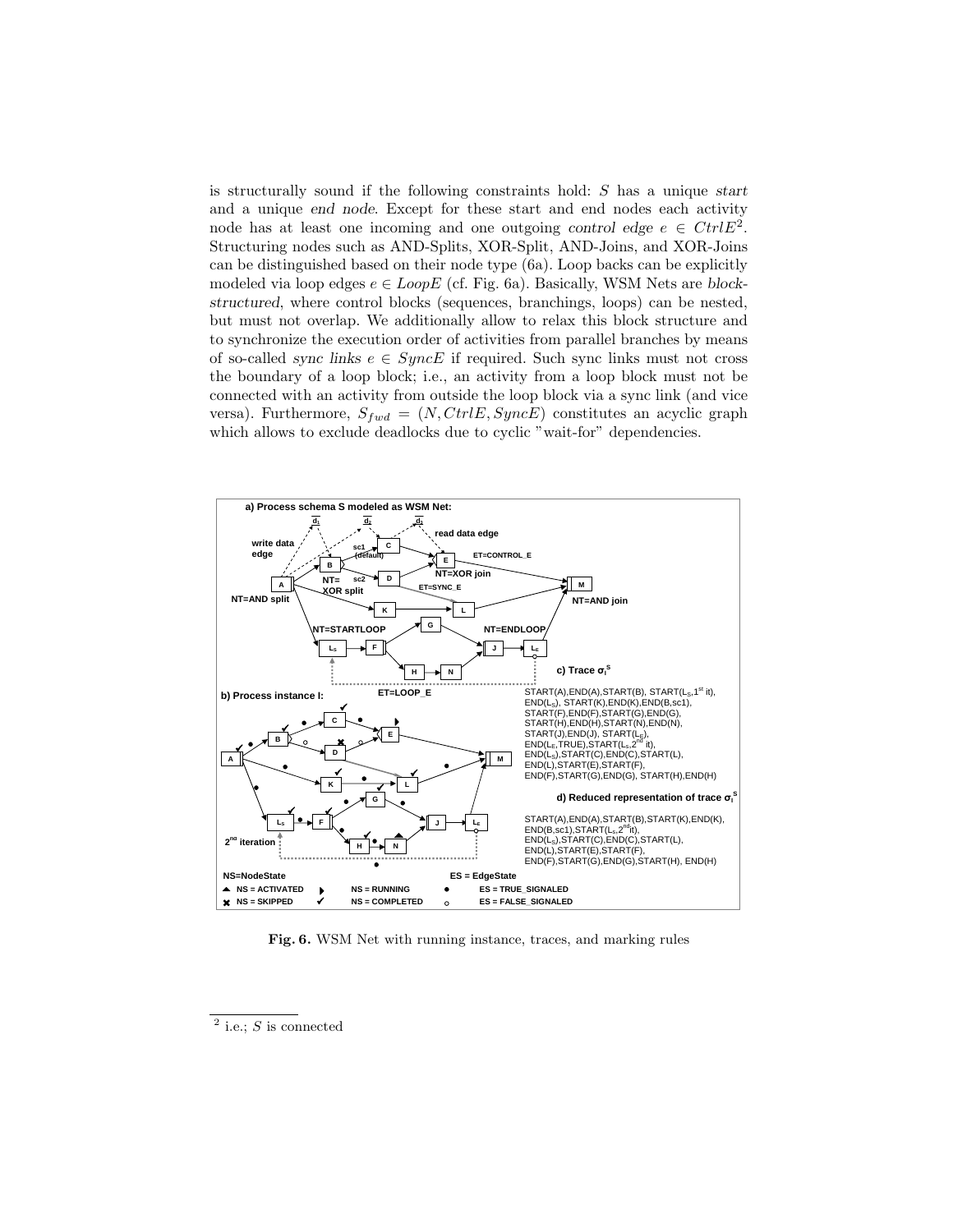For WSM Nets, data flow is realized by associating process data elements to activities by read and write edges (cf. Fig. 6a). For activities with mandatory input parameters linked to global data elements, it has to be ensured that respective data elements are always written by a preceding activity at runtime independent of which execution path is chosen.

Taking the WSM Net S from Fig. 6a new process instances can be created and executed (cf. Fig. 6b). Thereby, the execution state of an instance I is captured by marking function  $M^{S_I} = (NS^{S_I}, ES^{S_I})$  where  $S_I$  denotes the instance-specific schema of I.  $M^{S_I}$  assigns to each activity n its current status  $NS(n)$  and to each edge e its current marking  $ES(e)$ . Markings are determined according to well defined firing rules. Based on the local context of an activity (i.e., incoming and outgoing edges), the activity marking can be determined [11]; markings of already passed regions and skipped branches are preserved (except loop backs). Activities marked as Activated are ready to fire (i.e., enabled) and can be worked on. Their status then changes to Running and afterwards to Completed. Activities belonging to non-selected execution branches obtain marking Skipped and can no longer be selected for execution (e.g., activity D in Fig. 6). Concerning data elements, different versions of a data object can be stored, which is important for the handling of partial rollback operations.

To cope with exceptional situations, instances can be individually modified by applying high-level change patterns (e.g., to insert or move activities). For such individually modified instances the *instance-specific* schema deviates from the original one they were started on. Respective instances are denoted as biased. To capture information about instance-specific changes, logically, each instance I runs on an instance-specific schema  $S_I$  with  $S[\Delta_I > S_I; \Delta_I]$  denotes the instance-specific bias. For unbiased instances,  $\Delta_I = \langle \rangle$  and consequently  $S_I \equiv S$  hold. According to the change patterns framework presented in [6, 22], Tab. 1 presents some high-level change operations, which can be used to define or structurally modify process schemes. A high-level change operation realizes a particular variant of a change pattern (e.g., serial or parallel insertion of activities). In ADEPT2 these change operations include formal pre- and postconditions. They automatically perform necessary schema transformations while ensuring structural soundness. One typical example of such a change operation is the insertion of an activity and its embedding into the process context.

Currently, we are working on an extension of the ADEPT2 meta model to further increase expressiveness and to cover frequent workflow patterns (see [23] for details). Generally, there exists a trade-off between expressiveness of a meta model and support for structural adaptations in imperative approaches. ADEPT2 has been designed with the goal to enable the latter, i.e., to allow for the efficient implementation of adaptation patterns, restrictions on the process meta model are made. Similar restrictions in terms of expressiveness hold for other approaches supporting structural adaptations [24, 8]. On the other hand, YAWL is a reference implementation for workflow patterns and therefore allows for a high degree of expressiveness [25]. Structural adaptations have not yet been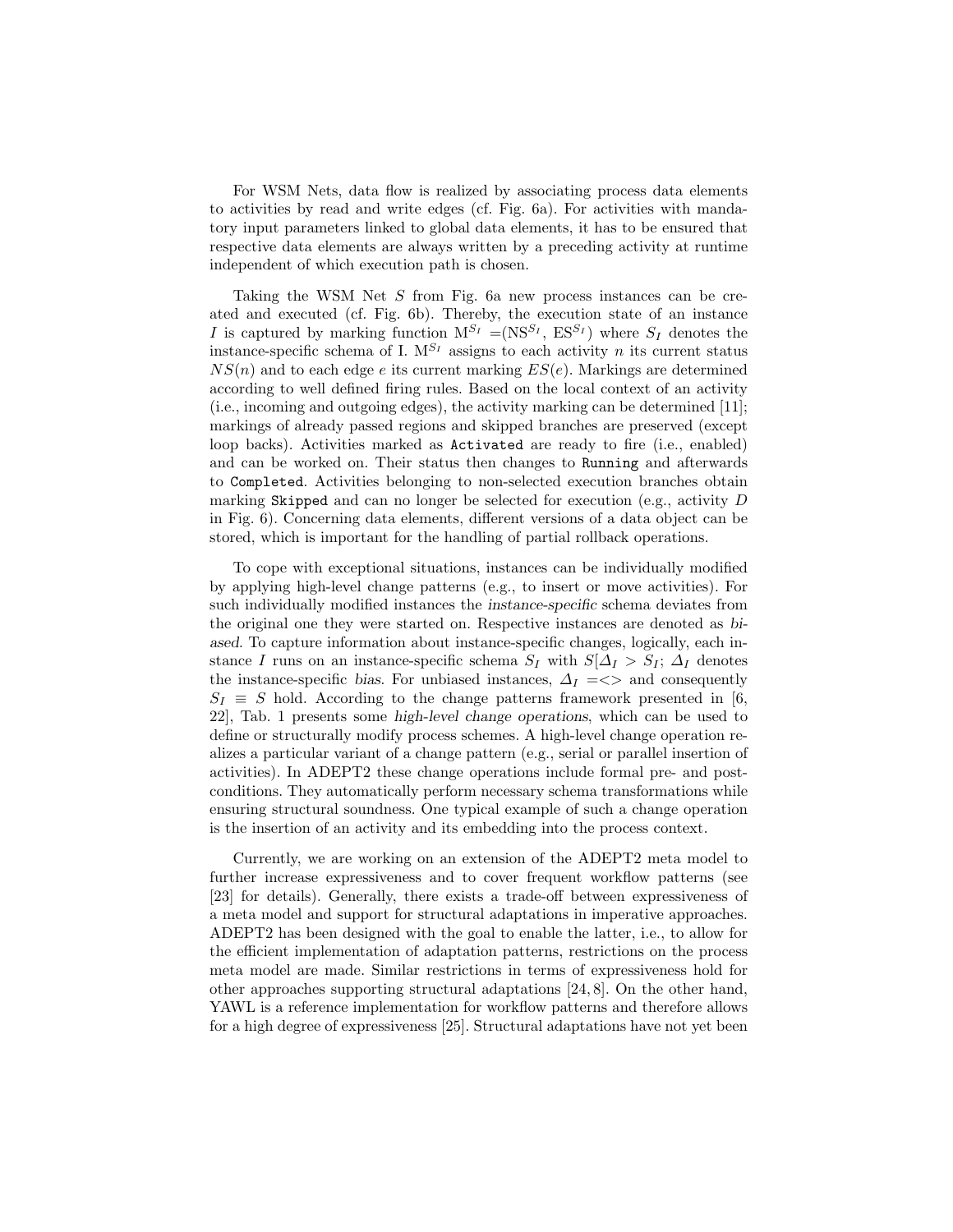| Change pattern       | Design choice                                                 | Effects on schema S                                                              |
|----------------------|---------------------------------------------------------------|----------------------------------------------------------------------------------|
| AP1: Insert activity |                                                               |                                                                                  |
|                      | serial                                                        | inserts the activity between directly succeeding<br>ones                         |
|                      | insert between node sets<br>without condition                 | inserts the activity parallel to existing ones                                   |
|                      | with condition                                                | conditional insert of the activity                                               |
| AP2: Delete activity |                                                               | deletes the activity from schema S                                               |
| AP3: Move activity   | serial                                                        | moves the activity to position between directly suc-<br>ceeding activities       |
|                      | move between node sets<br>without condition<br>with condition | moves the activity parallel to existing ones<br>conditional move of the activity |

Table 1. A selection of high-level change operations on process schemas

addressed in YAWL and their implementation would be more difficult due to the higher expressiveness (see Section 4 for more details).

#### 3.2 Checking compliance in ADEPT2

In Section 2 two approaches for ensuring correctness of dynamically adapted instances are presented. CC 1 enables correctness checks for process changes without taking instance state into account. However, this comes for the price of a restricted set of change patterns (e.g., no order-changing operations). On the other side, traditional compliance [19] uses full instance information as captured by execution traces. Doing so allows for all kinds of change patterns. However, traditional compliance has turned out to be too restrictive (e.g., in conjunction with loops). Apart from this it is expensive to check. ADEPT2 follows an elegant compromise between these two compliance criteria abolishing their particular limitations. This is achieved by extending traditional compliance to overcome its restrictiveness. Furthermore, precise conditions for ensuring compliance are elaborated, which only take dedicated instance information into account. First of all, we formalize traditional compliance criterion CC 2:

Criterion CC 2 (Compliance of unbiased instances) Let S be a sound process schema and let I be an unbiased process instance running on S with associated execution trace  $\sigma_I^S$ . Assume that change  $\Delta$  transforms S into another sound process schema S' (i.e.,  $S[\Delta > S']$ ). Then: I will be compliant with S' (i.e., it can migrate to S') if its execution trace  $\sigma_I^S$  can be correctly replayed on S'.

CC 2 depends on the representation (i.e. view) of trace  $\sigma_I^S$ . One is the Start/End view on  $\sigma_I^S$ . It logs both start and end events of executed activities (cf. Fig. 6c). Taking this view on  $\sigma_I^S$  we obtain an instance with correct marking when replaying it on  $S'$  [9]; i.e., I can continue execution based on  $S'$ afterwards while structural and behavioral soundness are preserved. However, this view is too restrictive in conjunction with changes of cyclic process structures [5]. If a loop is affected by a change, but has already undergone some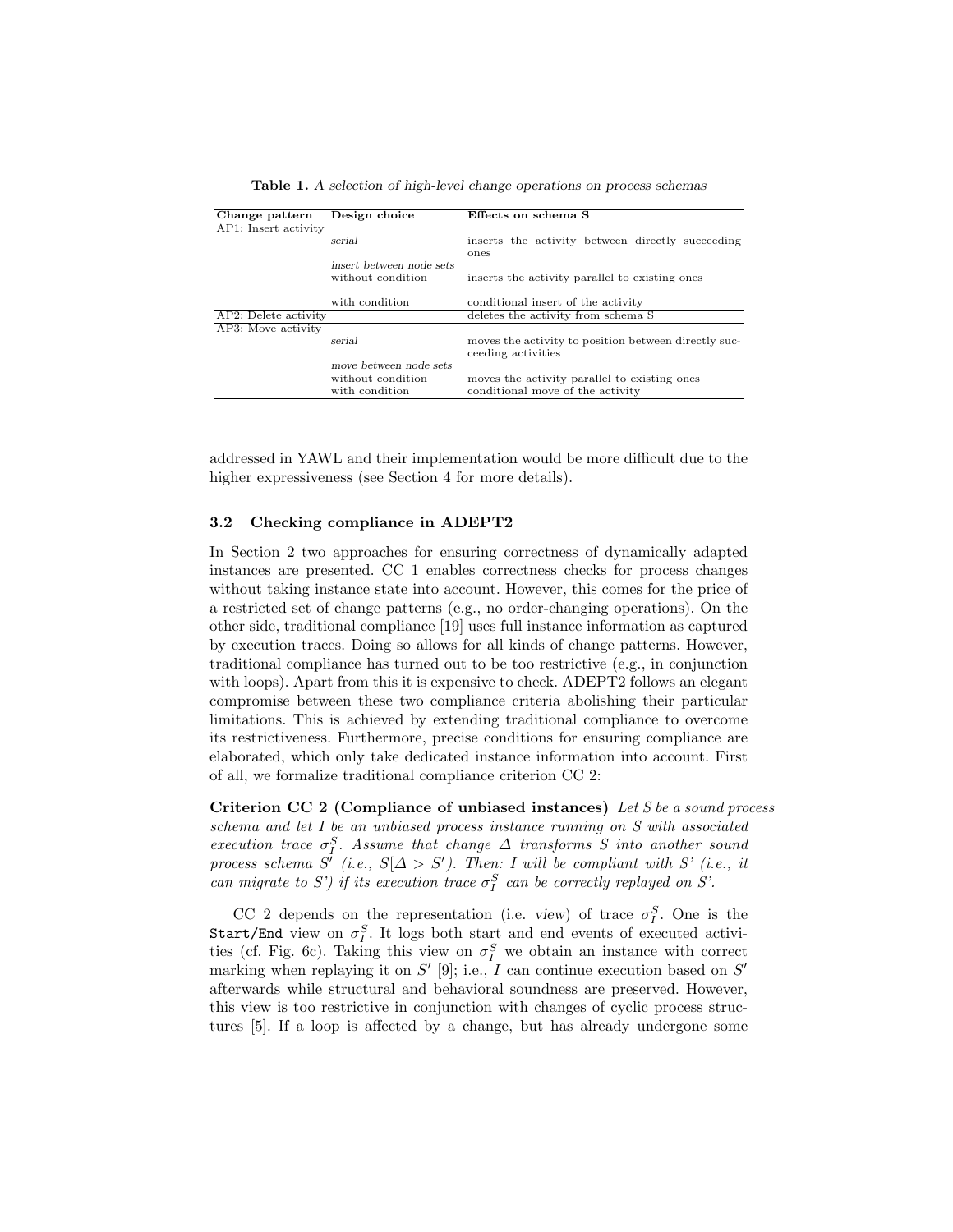iterations, the respective instance will be always considered as non-compliant with  $S'$  (i.e., trace entries related to finished iterations cannot be replayed on the adapted schema) though a migration of this instance would not lead to errors in the sequel. ADEPT2 therefore applies a reduced representation  $\sigma_{I_{red}}^{S}$ of  $\sigma_I^S$ , which corresponds to a (logical) projection of  $\sigma_I^S$  only on current loop iterations; i.e., for loop activities we only consider entries written during the last iteration of the respective loop (cf. Fig. 6d). Note that this approach is fostered by the block-structuring of WSM Nets. In addition, data flow correctness can be ensured by enriching execution traces with information about data access; i.e., read and write access on data elements. This is crucial in connection with dynamic process changes [5]. We dig into data flow correctness in Section 3.4.



Fig. 7. Adapting markings for WSM Nets

CC 2 constitutes a logical correctness notion similar to serializability in database systems. Another challenge is to efficiently check it. A naive solution would be to try to replay instance traces on  $S'$  and to verify whether resulting instance states on  $S'$  are correct. Obviously, this can cause a performance penalty if a multitude of instances shall be migrated. Generally, a change framework has to provide methods which ensure CC 2 and can be efficiently checked. ADEPT2 provides methods which make use of the semantics of the applied change operations (cf. Tab. 1) and the model-inherent markings of WSM Nets for all change patterns supported [5, 6]. Contrary to many approaches (e.g., [26, 16]), ADEPT2 is able to deal with order-changing operations as well. (A discussion on the complexity of compliance checking for different change patterns and a comparison with other approaches can be found in [9].) As example consider Fig. 7 where activity B is moved to the position between activities A and D. Instead of replaying complete trace  $\sigma_I^S$  of I on S', according to the ADEPT2 compliance conditions for moving activities, the following has to be checked:  $I$  is compliant with  $S'$  if for all newly inserted control edges in  $CtrlE_{\Delta}^{add}$  their destination activities are not running or completed yet. In the latter case (i.e., state of respective activities is Running or Completed), the state of the associated source node is Completed and compliance can be only ensured if the entries of source and destination node within trace  $\sigma_{I\ red}^{S}$  have the right order (i.e., END entry of source node before START entry of destination node). For our example from Fig.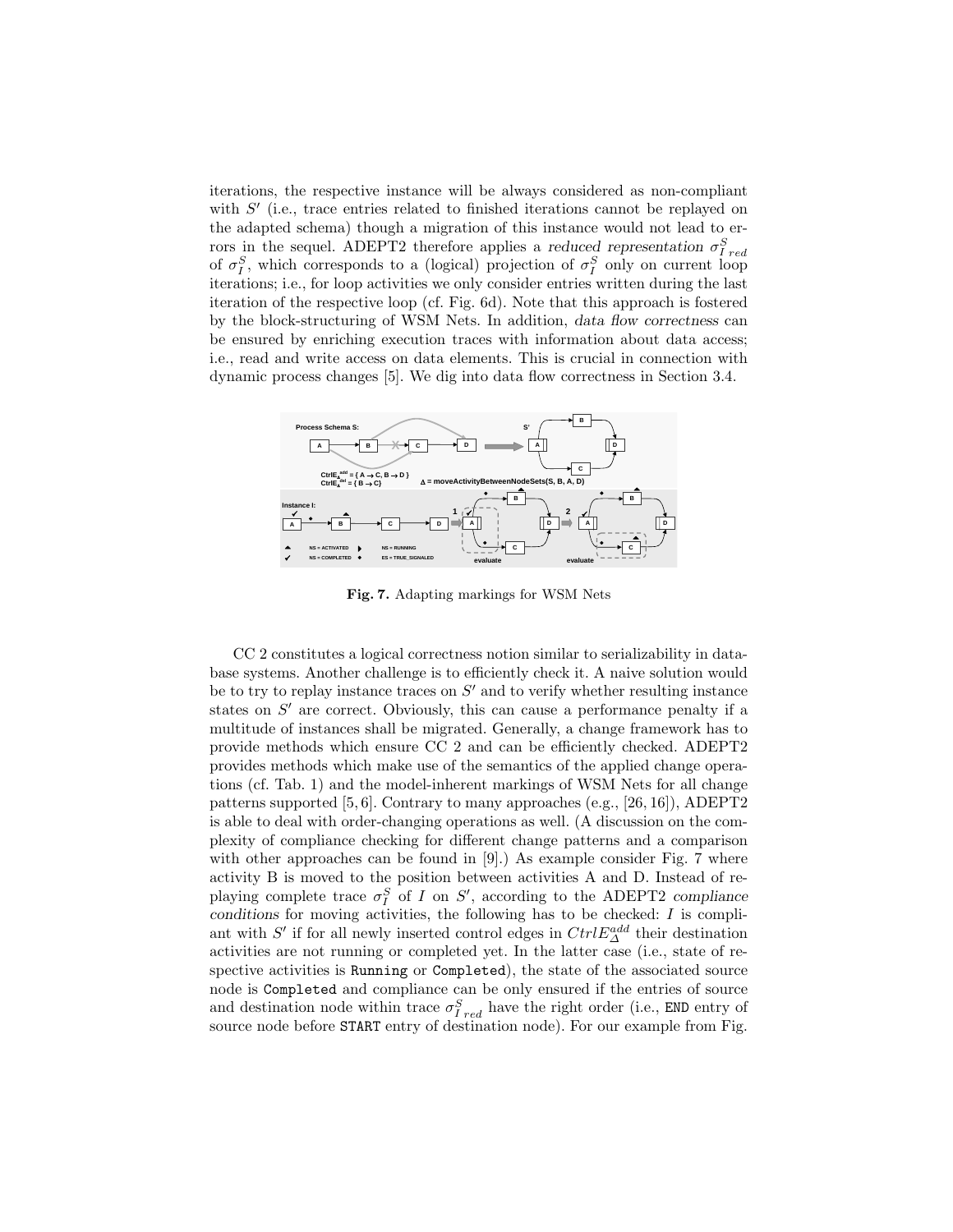7, the destination activities of edges in  $CtrlE_{\Delta}^{add}$  (i.e., C and D) have not been started yet. Consequently, activity B can be moved as described for instance I.

As can be seen from this example, moving activities is one of the few cases, where we might have to exploit additional information from trace  $\sigma_{I\ red}^{S}$ . In connection with newly added control edges, the associated orders must be already reflected by the entries of the trace. If the destination activities of the new control edges have not been started yet, the right order will be always guaranteed. Otherwise, the actual order has to be checked based on the execution trace. For inserting and deleting activities, checking node states is sufficient (see [27, 28] for a complete summary of compliance conditions and respective proofs).

#### 3.3 Adapting instance markings in ADEPT2

We have described how CC 2 can be ensured and which information is needed. Our goal was to prevent access to whole instance traces. By holding this maxim we now discuss how compliant instances can be automatically migrated to an adapted schema. One challenge, not adequately solved by other approaches, constitutes the efficient and correct adaptation of instance markings. According to CC 2, the marking of a migrated instance must be the same as it can be obtained when replaying its (reduced) trace on the new schema version. How extensive marking adaptations turn out depends on the kind and scope of the change. Except from initialization of newly added nodes and edges, no marking adaptations become necessary if the instance has not yet entered the change region. In other cases more extensive marking adaptations are required. An activated activity X, for example, will have to be deactivated if control edges are inserted with X as target activity. Conversely, a newly added activity will have to be activated or skipped if all predecessors already have marking COMPLETED or SKIPPED.

We utilize information on the change context to decide on marking adaptations. We illustrate this by means of an example. Consider Fig. 7 where  $B$  is moved to the position between  $A$  and  $D$ . The algorithm first determines which nodes and edges have to be potentially (re)marked. In the given case these sets can be determined based on the inserted and deleted control edges. Then, the algorithm steps through the initial node and edge sets and adapts instance markings step by step. In Fig. 7, these steps are denoted as intermediate steps. First of all, for newly inserted control edge  $A \longrightarrow C$ , an adaptation has to be done; since source node A is already completed,  $A \longrightarrow C$  is marked as True Signaled. Consequently, in the next step, destination node  $C$  has to be marked as Activated since all incoming edges have marking True Signaled. For the other newly inserted edge  $B \longrightarrow D$  and deleted edge  $A \longrightarrow B$  no marking adaptation becomes necessary. Thus, the algorithm terminates with the desired marking of  $I$  on  $S'$ .

Based on the compliance criterion, the dynamic change bug as discussed in literature (e.g. [29, 16] is not present anymore in ADEPT2. More precisely, the application of the change operation as depicted in Fig. 1 would be rejected in ADEPT2 based on the corresponding compliance conditions. Furthermore, even for order-changing operations, markings can be automatically adapted without need for interacting with users. Basically, the described approach for ensuring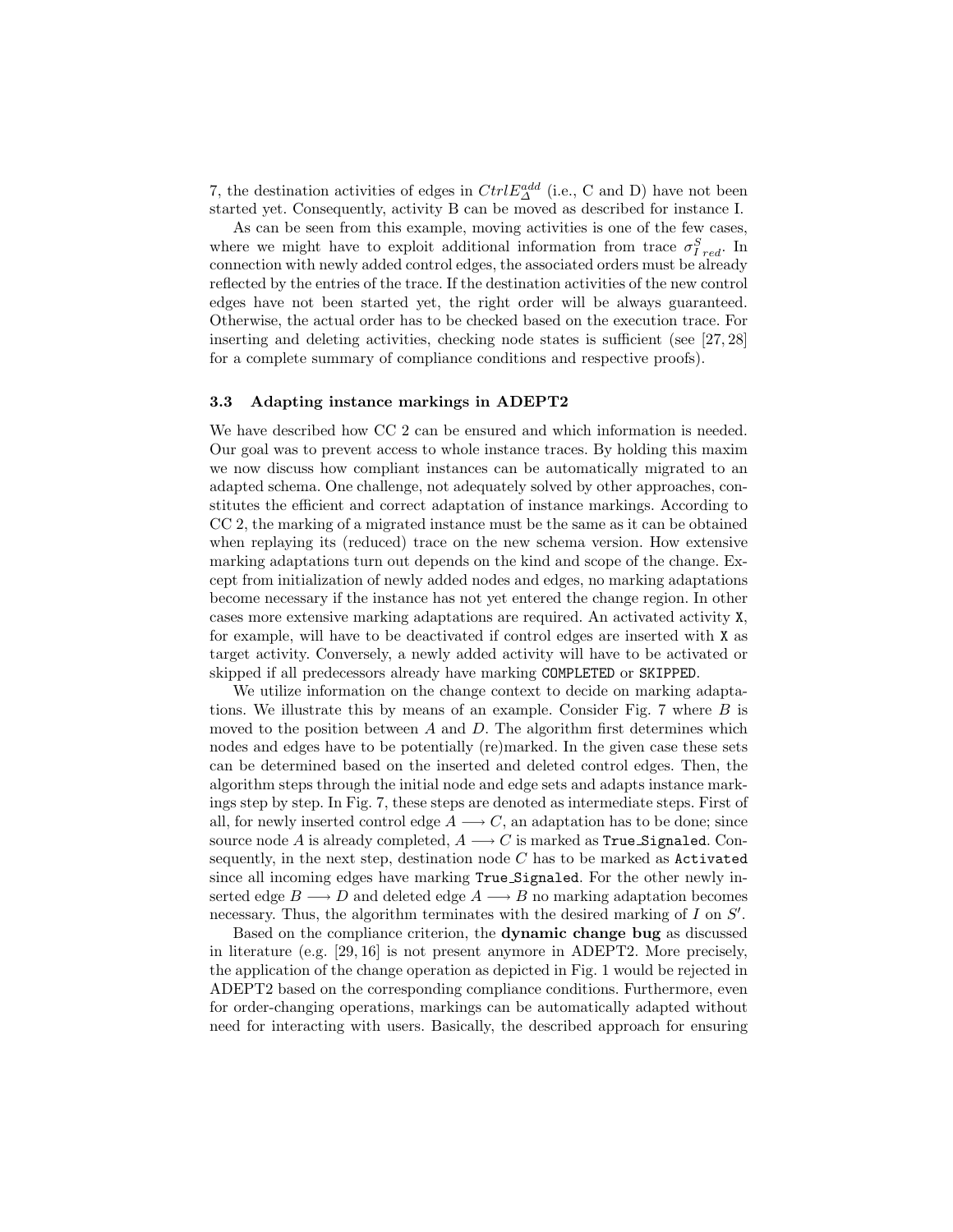compliance can be transfered to other process meta models as well. We have shown this for BPEL [30] and for Activity Nets [31].

#### 3.4 Data Flow Correctness

So far, we have not considered data flow correctness in connection with process changes. Basically, we have to ensure correctness of the modeled data flow when directly changing it (e.g., by adding or deleting data edges) as well as when adapting the associated control flow structure. Regarding the latter, ADEPT2 will only allow for control flow changes if data flow correctness can be preserved afterwards [28]. As example take process schema S from Fig. 7 and assume that  $B$  writes data element  $d$  and  $C$  reads it afterwards. Regarding this scenario, data flow correctness would be not preserved if we conducted the depicted adaptation (i.e., to move  $B$  from its position between  $A$  and  $C$  to the position parallel to  $C$ ). Since B would then be ordered in parallel to C, we could not guarantee any longer that  $B$  writes  $d$  before  $C$  reads this data element. As another scenario, assume that change  $\Delta$  inserts two activities A and B in an arbitrary schema S, where A is writing data element d, which is read by B afterwards. In this case,  $\Delta$  would not be correctly applicable, if A is inserted within one branch of an alternative branching. In this case, it cannot be ensured that  $A$  is activated during runtime and  $d$  is written accordingly.



Fig. 8. Data Consistency Problem

Altogether, to avoid such structural flaws, a given sequence of change operations can be only applied in ADEPT2 if structural and behavioral soundness is guaranteed afterwards. In the given example, the structural pre-conditions of the move operation would disallow the application of the intended change since in schema in  $S'$  the read access of  $C$  to  $d$  has no preceding write access to this data element.

Another challenge is to preserve the correctness of the data flow schema when changing it. As example consider the scenario depicted in Fig. 8. Activity  $C$  has been started and has already read value 5 of data element  $d_1$ . Assume that, due to a modeling error, read data edge  $(C, d_1, read)$  shall be deleted and read data edge  $(C, d_2, read)$  be inserted instead. Consequently, C should have read value 2 of data element  $d_2$  (instead of data value 5). Such inconsistent read behavior has to be prohibited since it can lead to errors and inconsistencies in the sequel (e.g., if instance execution is aborted and therefore has to be rolled back). Using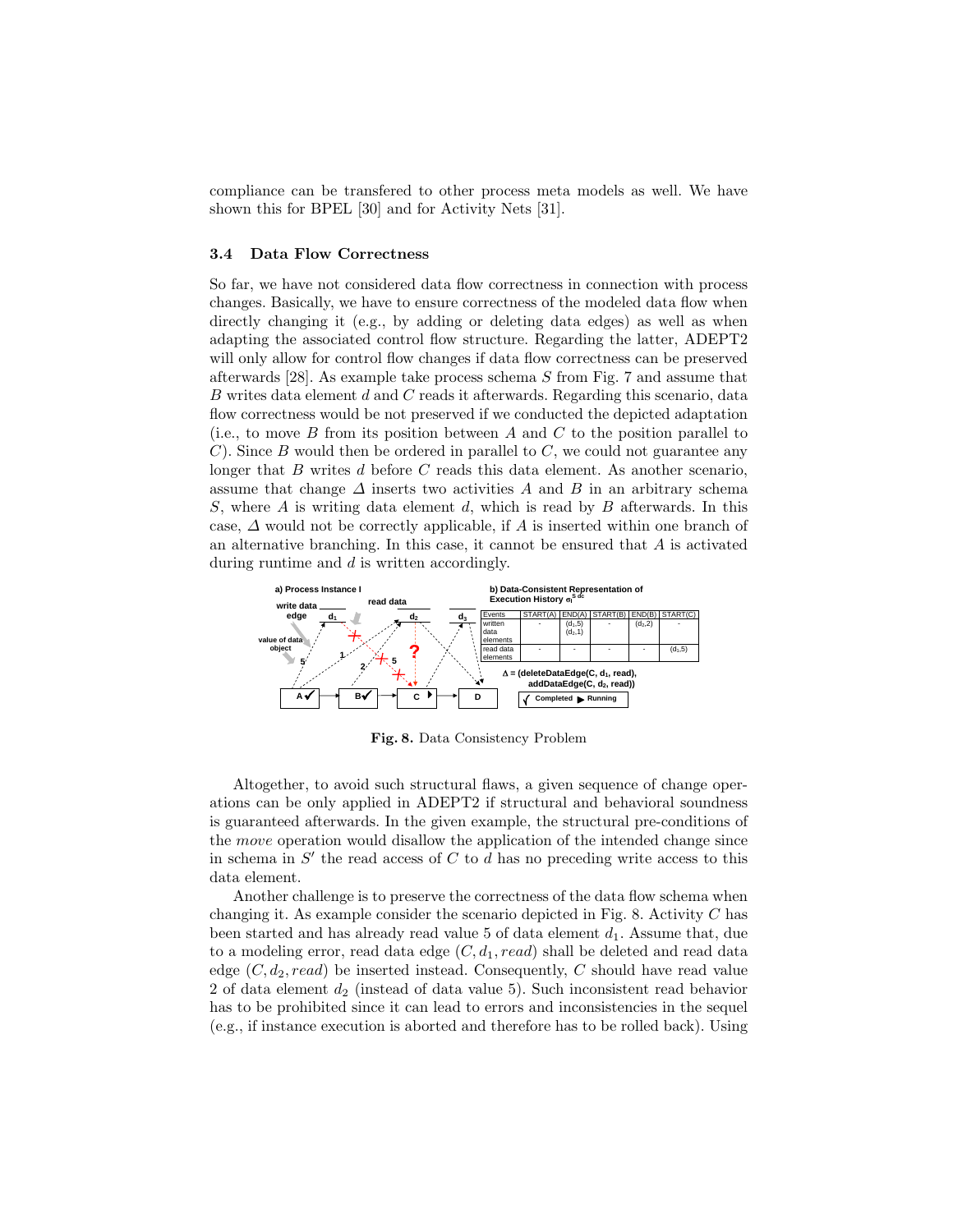any representation of execution trace  $\sigma_I^S$  as introduced so far, this erroneous case cannot be detected, i.e., the the instance would be classified as compliant.

We need an adapted form of  $\sigma_I^S$  considering data flow as well. We denote  $\sigma_I^{Sdc}$  as data-consistent trace representation of  $\sigma_I^S$  with  $\sigma_I^S$  $e^{dc} = \langle e_1, \ldots, e_k \rangle$ :  $e_i \in {\rm \{START(a)}^{(d_1, v_1), ..., (d_n, v_n)} \text{ END(a)}^{(d_1, v_1), ..., (d_m, v_m)}\}, a \in \mathcal{A}$  where tuple  $(d_i, v_i)$  describes a read/write access of activity a on data element  $d_i \in \mathcal{D}_S$ with associated value  $v_i$   $(i = 0, \ldots, k)$ . Using this data-consistent representation of  $\sigma_I^S$  the problem illustrated in Fig. 8a is resolved.

#### 3.5 Concurrent process adaptations

Being able to cope with changes of single instances or a collection of instances in isolated manner is crucial to meet practical needs. However, changes do not always occur separately from each other. Assume that instance  $I$  on schema  $S$  is modified due to an exception resulting in instance-specific schema  $S_I$  (i.e.  $S[\Delta_I >$  $S_I$ ). If later S is changed as well due to new legal regulations resulting in S' (i.e.  $S[\Delta S']$ , the challenge is to decide how to cope with concurrent changes  $\Delta_I$ and  $\Delta$  (cf. Fig. 9): May I migrate to S' and - if yes - how does the instance-specific change (i.e., bias) turn out on  $S'$ ? The latter question is particularly interesting if  $\Delta_I$  and  $\Delta$  are overlapping; i.e., they have some or all change effects in common (e.g., deletion of same activity). Then  $\Delta_I$  has to be adapted on S' since S' already reflects parts of  $\Delta_I$ . Fig. 9 illustrates the different cases in connection with dynamic change. If  $S$  is transformed into  $S'$ , the user might want to exclude some of the instances due to specific constraints. For all others, migration to  $S'$  is desired. First, we have to distinguish between instances still running according to S (unbiased instances) and those individually modified (biased instances). For biased instances it is further important to know whether concurrent schema and instances changes are disjoint or overlap since further migration strategy depends on that. For all instances we need adequate correctness criteria (see [28, 32] for respective extensions of compliance and migration strategies).



Fig. 9. Instance migration – big picture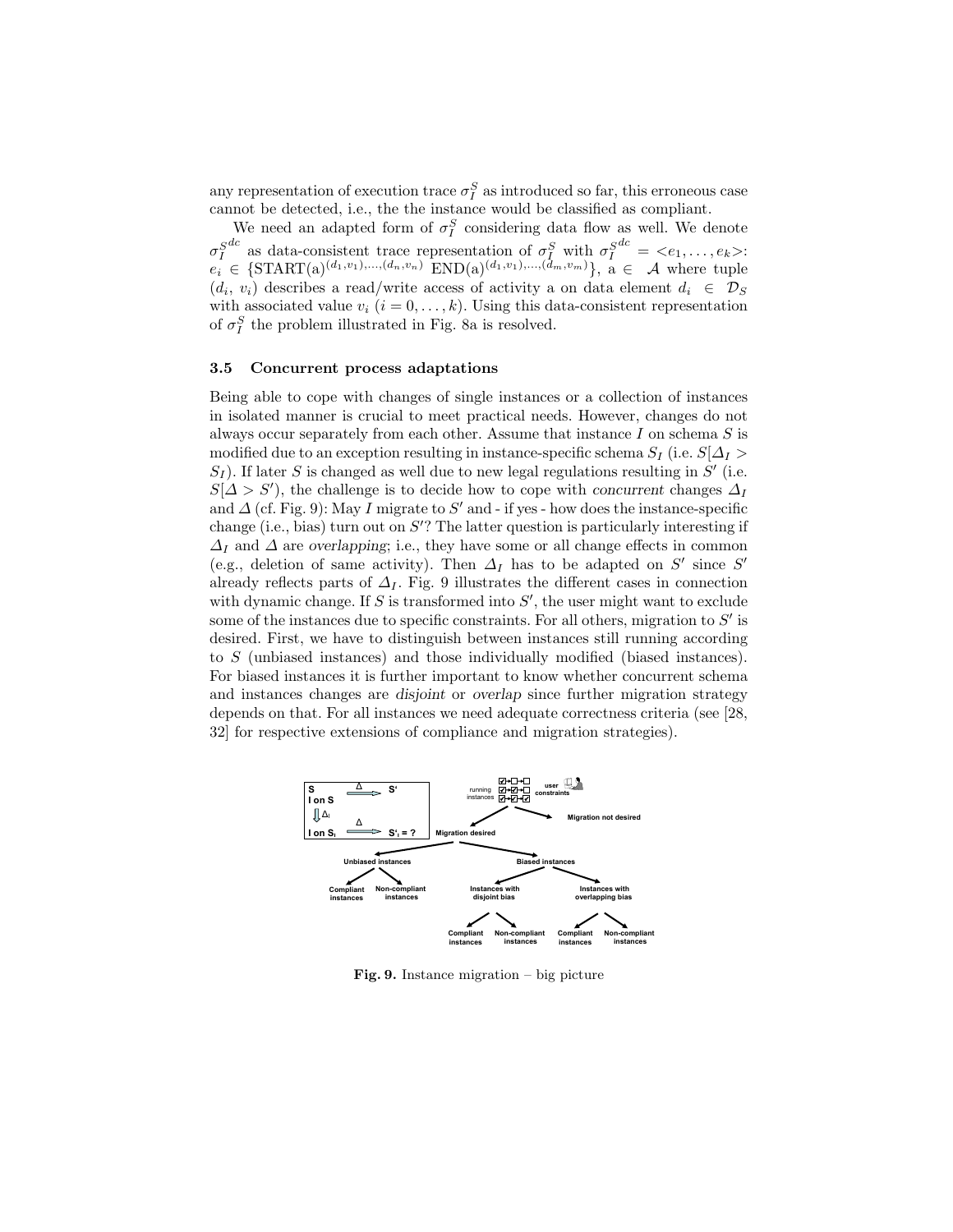#### 3.6 How users interact with ADEPT2?

So far, ADEPT2 has been applied in several domains including healthcare, automotive development, construction engineering, logistics, and e-negotiation [1, 2, 33, 34]. While for some applications the provided ADEPT2 clients were sufficient to adequately assist users in adapting their processes [34, 1], in other cases specific client components were implemented based on the application programming interfaces offered by ADEPT2. AgentWork [33], for example, provides a rule-based planning component for the healthcare domain that automatically derives adaptations of patient treatment processes to be applied in a given context. Here, users only have to approve the suggested instance changes, which are then automatically carried out by the system; i.e., ADEPT2 serves as engine to implement the changes. CONSENSUS [1], in turn, uses the existing ADEPT2 clients to realize the flexibility and dynamism needed to accommodate to the various contingencies and obstacles that can appear during e-negotiations.

In all these case studies the provision of high-level change patterns and the change framework described were considered as strong points in favor of ADEPT2. Based on the lessons learned we are currently extending the meta model for WSM nets with additional workflow patterns [23]. Furthermore, we developed techniques targeting at improved user assistance. In [35], for example, we present an approach which uses conversational case-based reasoning to allow for the reuse of previously applied ad-hoc changes in similar problem context. We are also developing mechanisms to incorporate semantical constraints into adaptive PAIS in order to prohibit semantically counterproductive changes [36]. ADEPT2 expresses semantic constraints in terms of rules and verifies them during buildtime, runtime, and in connection with process changes. We further provide an authorization component, which allows to restrict process changes to authorized users, but without nullifying the advantages of a flexible PAIS by handling authorizations in a too rigid way [37]. Finally, we are investigating the concept of process views in connection with dynamic process changes [38]. Basic idea is to provide abstract views to users and to allow them to apply changes to these views and to propagate the view updates back to the underlying process.

## 4 Discussion

To effectively deal with exceptions through structural process adaptations and to enable process evolution have been major design goals of the ADEPT2 technology. In the previous sections we have presented basic issues and concepts to attain these goals and to enable dynamic structural changes of different process aspects. This section provides a survey on the state-of-the art (see also [9, 17]), but extends it with a summary of approaches dealing with uncertainty as well. Furthermore we discuss alternative solutions for enabling process flexibility including declarative approaches [7] and case handling [14]. For a discussion of techniques for process evolution we refer to [9, 17].

Dealing with Exceptions. While expected exceptions are usually considered during buildtime by specifying exception handlers to resolve the respec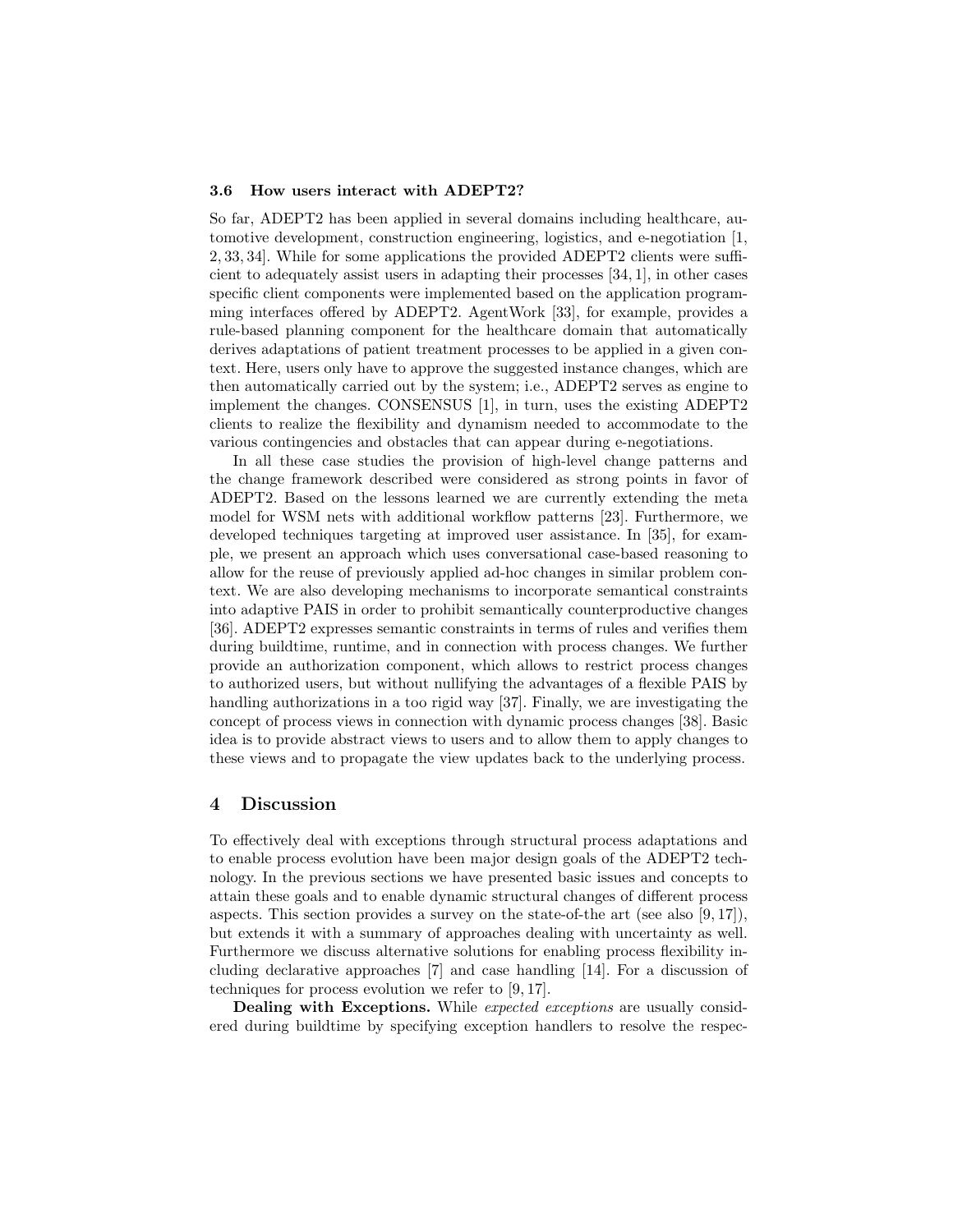tive exceptions during runtime [39], non-anticipated situations, in turn, may require structural adaptations of single process instances [3, 11]. A comprehensive overview of exception handling mechanisms is provided by [40]. Depending on the type of exception different handling strategies can be pursued (e.g., to roll back parts of the process), which are described as exception handling patterns in [40]. Exception handling often requires combined use of such patterns resulting in rather complex routines. The Exlet approach [41], for example, addresses this problem by allowing for the combination of different exception handling patterns to an exception handling process called Exlet. Similarly, [42] suggests the usage of meta workflows for coordinating exception handling. While exception handling patterns are well suited for dealing with expected exceptions, non-anticipated situations, in turn, often require *structural adaptations* of individual process instances as well [39]. Besides ADEPT2, several other approaches support ad-hoc changes [8, 24, 6], however, only the ADEPT2 framework allows for high-level change patterns (e.g., to insert, move or delete activities and process fragments, respectively) instead of change primitives (e.g., to add or delete nodes and edges in the process graph) [6]. To ensure correctness of run-time changes, soundness needs to be guaranteed. When conducting instance-specific changes, using change primitive (e.g., WASA2 [8] or CAKE2 [24]), soundness of the resulting process schema cannot be guaranteed and correctness of a process schema has to be explicitly checked after applying the respective set of primitives. ADEPT2, in turn, associates pre-/ post-conditions with the high-level change patterns, which allows to guarantee soundness. Finally, PAISs supporting instance-specific adaptations should be able to cope with concurrent changes as well. While many system prohibit concurrent process instance changes (e.g., FLOWer [14], WASA2 [8]), ADEPT2 supports them based on optimistic concurrent change techniques; CAKE2, in turn, supports concurrent process instance changes using pessimistic locking [24].

Dealing with Uncertainty. Flexible PAIS must be also able to cope with uncertainty. Common to existing approaches is the idea to defer decisions regarding the exact control-flow to runtime [13, 17]. Instead of requiring a process model to be fully specified prior to execution, parts of the model can remain unspecified and be refined during run-time when more information is available. Examples for such techniques are Late Binding, Late Modeling and Late Composition of Process Fragments. Finally, data-driven processes provide for some flexibility regarding the exact control-flow as well [15, 14, 43].

Late binding allows to defer the selection of activity implementations to runtime; i.e., the implementation of the respective activity is chosen out of a set of process fragments at runtime either based on rules or user decisions [17]. As example consider Worklets [13], which allow for late binding of sub-process fragments to activities. At buildtime, the respective activity is modeled as a placeholder. Late Modeling and Composition, in turn, are techniques which go one step beyond by allowing parts or whole of the process to be defined during runtime [12, 44]. Late Modeling allows for modeling selected parts of a process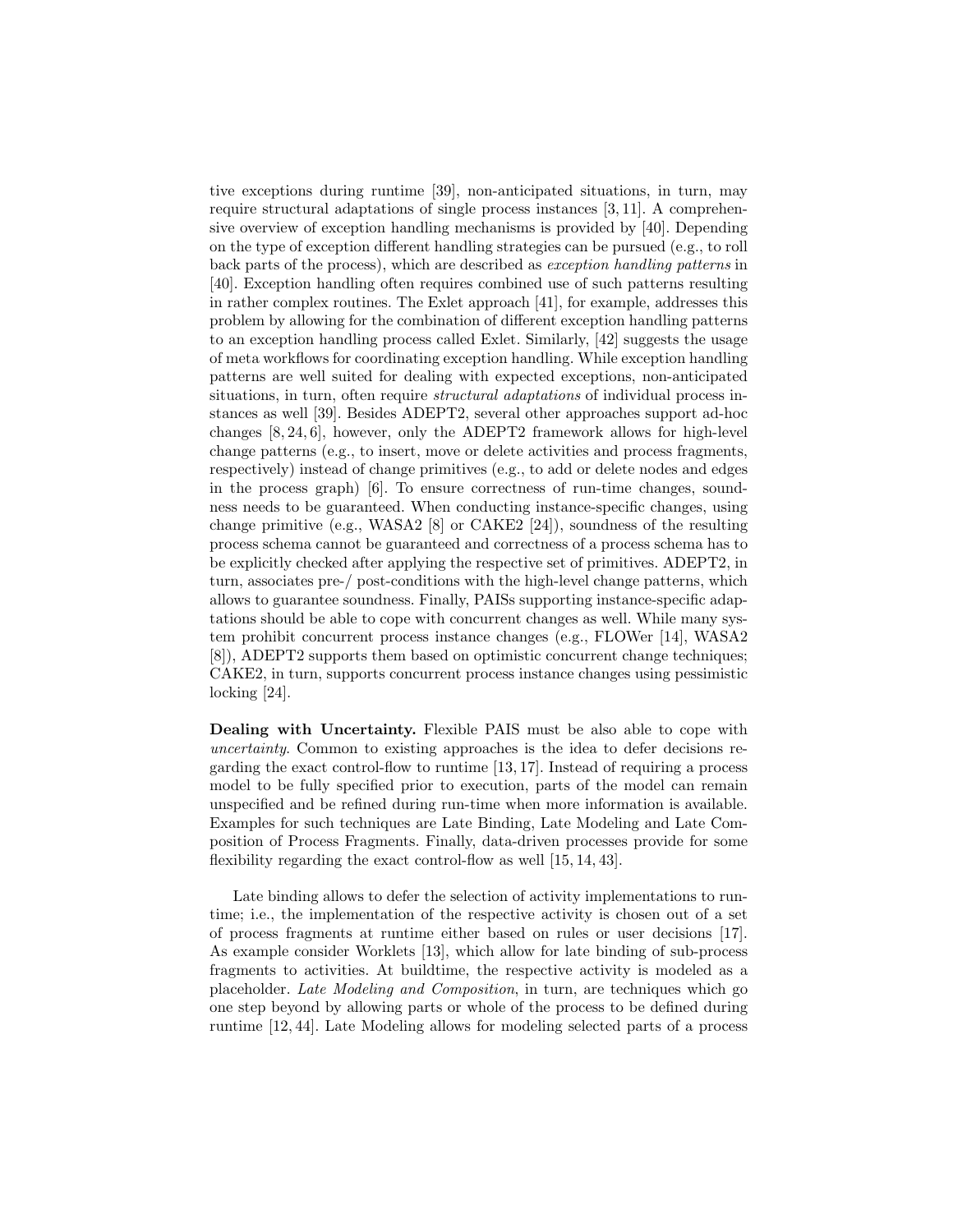schema at runtime. At buildtime a placeholder activity as well as constraints for modeling the respective sub-process are defined. Usually, the modeling of the placeholder activity needs to be completed before its execution can start. Even more flexibility is provided by Late Composition. It allows users to compose existing process fragments on-the-fly; e.g., by dynamically introducing control dependencies between them. There is no predefined schema, but the (sub-)process instance is created in an ad-hoc way by selecting from the available fragments and obeying the predefined constraints. For both techniques, the model being dynamically defined may or may not be controlled by constraints. Complete lack of constraints can defeat the purpose of a PAIS, where as too many constraints may introduce rigidity that compromises the dynamic process [45].

[46, 12] propose an approach for the late modeling of process fragments. A part of the process (termed Pocket of Flexibility) is deemed to be of a dynamic nature and is defined through a set of activities and a set of constraints defined on them. At runtime, the undefined part is detailed for a given process instance based on tacit knowledge and obeying the prescribed constraints. In contrast, the approach provided by DECLARE [44, 7] enables late composition of process fragments. Basically, the whole process is defined in a declarative way. However, DECLARE can also be used in combination with imperative languages (e.g., YAWL). In this scenario, not the entire process model is described in a declarative way, but only sub-processes. Like in the Pocket of Flexibility approach a process model is defined as a set of activities and a set of constraints. During runtime process instances can be composed whereby any behavior is allowed which is not prohibited by any constraints. Data-driven processes as supported by the case handling tool FLOWer [14] do not predefine the exact control-flow, but orchestrate the execution of activities based on the data assigned to a case. Thereby, different kinds of data objects are distinguished. Mandatory and restricted data objects are explicitly linked to one or more activities. If a data object is mandatory, a value will have to be assigned to it before the activity can be completed. If a data object is restricted for an activity, this activity needs to be active in order to assign a value to the data object. Free data objects, in turn, are not explicitly associated with a particular activity and can be changed at any time during a case execution and consequently provide for flexibility during run-time. [47] compares workflow management and case handling with means of a controlled experiment. Recently, additional paradigms for the data-driven modeling and adaptation of large process structures have emerged. In particular, they allow for the transformation of data model changes to process adaptations as well as for sophisticated exception handling procedures [48, 15].

## 5 Summary and Outlook

We have provided a general discussion on flexibility issues in adaptive PAIS and we surveyed the state-of-the-art. As core of any approach enabling dynamic process changes, adequate correctness notions are needed. When implementing them within a PAIS and making use of the formal properties of the underlying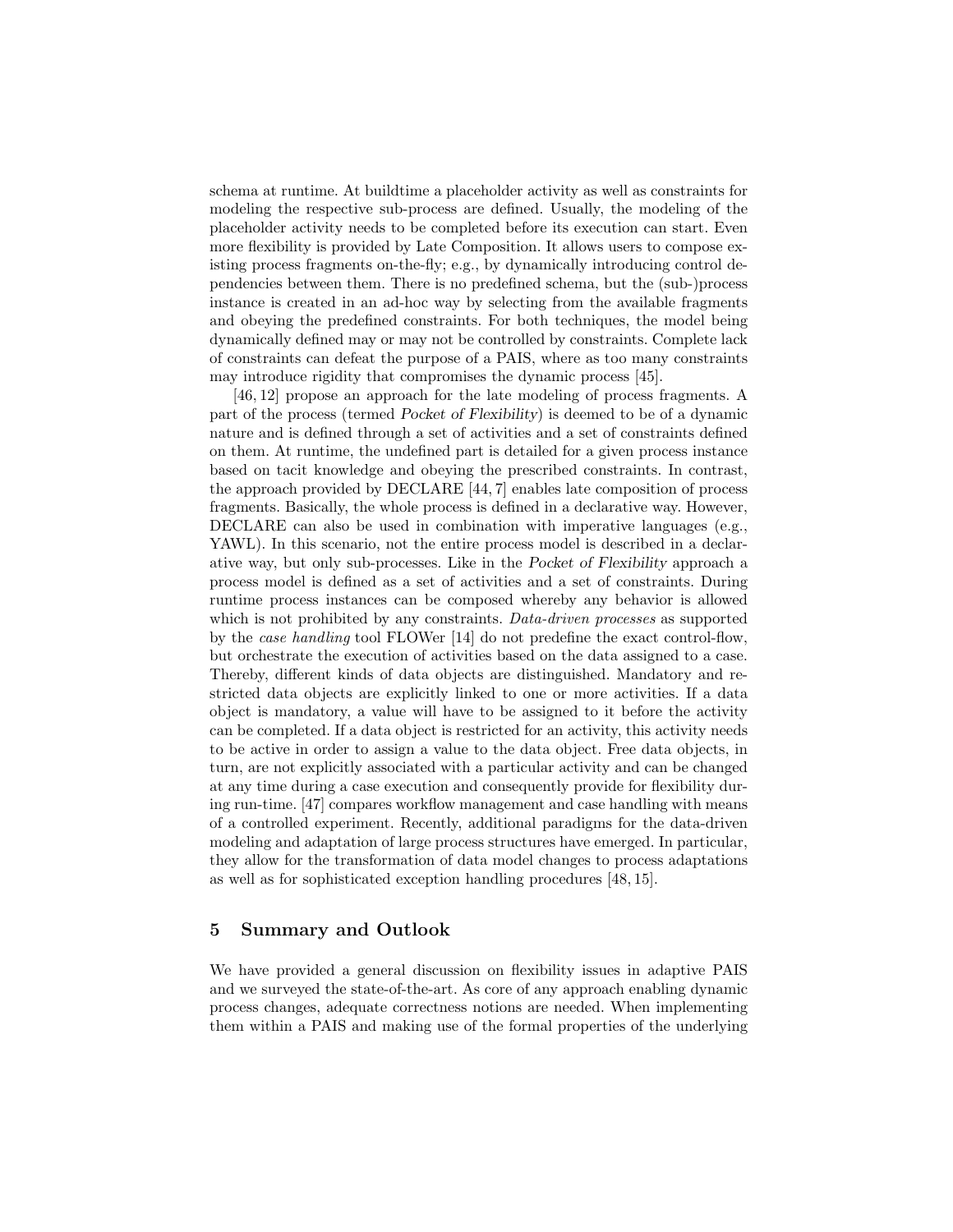process meta model as well as change framework, different optimizations can be realized. Similarly, optimized techniques for the automated adaptation of instance states can be provided when migrating process instances to a modified schema. Along these challenges, we have discussed different correctness criteria and their application to specific process meta models. On one side we have considered structural criteria and their (logical) realization within Petri-net based PAIS. On the other side, we have analyzed approaches using traces for deciding whether an instance is compliant with a modified schema. Since both kinds of approaches come along with limitations, we have presented the ADEPT2 approach. ADEPT2 uses consolidated instance data and exploits the semantics of the applied change operations in order to abolish the limitations of pure structural and behavioral approaches. Finally, we have addressed issues related to concurrent changes, data flow correctness, and use of ADEPT2. Future work will extend our analysis of correctness criteria for dynamic process change. We will elaborate to what degree existing correctness notions can be relaxed to increase the number of compliant process instances [32]. Furthermore, there are still many open questions regarding the realization of concurrent process changes (e.g., how to deal with partly overlapping changes) and the management of the process variants resulting from instance changes. In this context, we are developing intelligent analysis techniques to learn from process changes [49–51]. Finally, we are currently working on issues related to the dynamic adaptation of organizational rules and access constraints [52, 53], to process variant management [54], and to process model refactoring [55].

## References

- 1. Bassil, S., Keller, R., Kropf, P.: A workflow–oriented system architecture for the management of container transportation. In: BPM'04. (2004) 116–131
- 2. Lenz, R., Reichert, M.: IT support for healthcare processes premises, challenges, perspectives. Data and Knowledge Engineering 61 (2007) 39–58
- 3. Müller, R., Greiner, U., Rahm, E.: AGENTWORK: A workflow system supporting rule–based workflow adaptation. Data and Knowlege Engineering 51 (2004) 223– 256
- 4. Müller, D., Herbst, J., Hammori, M., Reichert, M.: IT support for release management processes in the automotive industry. In: BPM'06. LNCS 4102 (2006) 368–377
- 5. Rinderle, S., Reichert, M., Dadam, P.: Flexible support of team processes by adaptive workflow systems. Distributed and Parallel Databases 16 (2004) 91–116
- 6. Weber, B., Rinderle, S., Reichert, M.: Change patterns and change support features in process-aware information systems. In: CAiSE'07. LNCS 4495 (2007) 574–588
- 7. Pesic, M., Schonenberg, H., Sidorova, N., van der Aalst, W.: Constraint-based workflow models: Change made easy. In: CoopIs'07. (2007) 77–94
- 8. Weske, M.: Workflow management systems: Formal foundation, conceptual design, implementation aspects. University of Münster (2000) Habilitation Thesis.
- 9. Rinderle, S., Reichert, M., Dadam, P.: Correctness criteria for dynamic changes in workflow systems – a survey. Data and Knowledge Engineering  $50$  (2004) 9–34
- 10. Ellis, C., Keddara, K., Rozenberg, G.: Dynamic change within workflow systems. In: COOCS'95. (1995) 10–21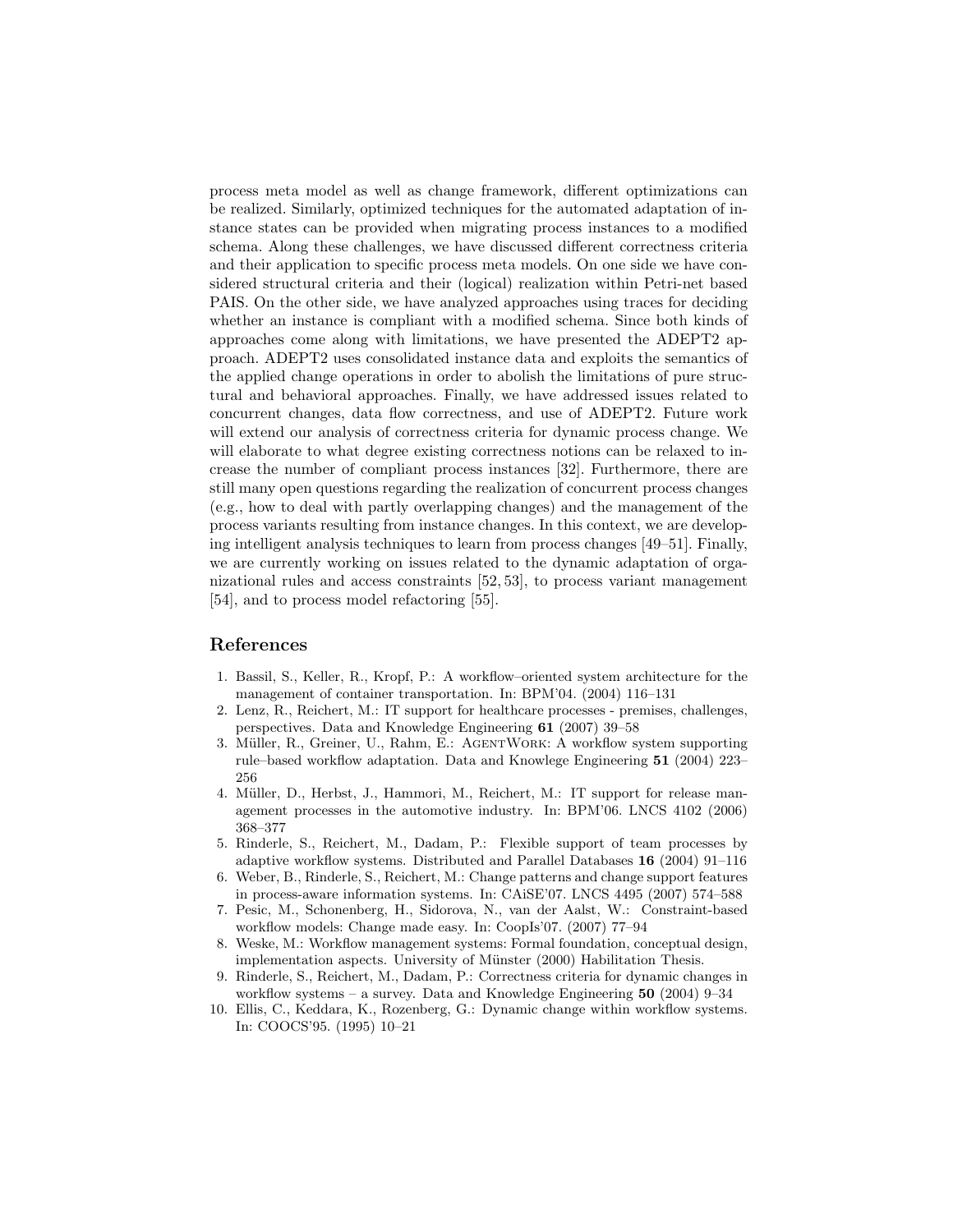- 11. Reichert, M., Dadam, P.: ADEPT $_{flex}$  supporting dynamic changes of workflows without losing control. Journal of Intelligent Information Systems 10 (1998) 93– 129
- 12. Sadiq, S., Sadiq, W., Orlowska, M.: Pockets of flexibility in workflow specifications. In: ER'01. (2001) 513–526
- 13. Adams, M., Hofstede, A., Edmond, D., van der Aalst, W.: Worklets: a serviceoriented implementation of dynamic flexibility in workflows. In: CoopIS'06. (2006) 291–308
- 14. van der Aalst, W., Weske, M., Grünbauer, D.: Case handling: a new paradigm for business process support. Data and Knowledge Engineering 53 (2005) 129–162
- 15. Müller, D., Reichert, M., Herbst, J.: A new paradigm for the enactment and dynamic adaptation of data-driven process structures. In: CAiSE'08. LNCS 5074 (2008) 48–63
- 16. van der Aalst, W., Basten, T.: Inheritance of workflows: An approach to tackling problems related to change. Theoretical Computer Science 270 (2002) 125–203
- 17. Weber, B., Reichert, M., Rinderle-Ma, S.: Change patterns and change support features - enhancing flexibility in process-aware information systems. Data and Knowledge Engineering 66 (2008) 438–466
- 18. Dehnert, J., Zimmermann, A.: On the suitability of correctness criteria for business process models. In: BPM'05. (2005) 386–391
- 19. Casati, F., Ceri, S., Pernici, B., Pozzi, G.: Workflow evolution. Data and Knowledge Engineering 24 (1998) 211–238
- 20. van der Aalst, W., Weske, M., Wirtz, G.: Advanced topics in workflow management. Int'l Journal of Integrated Design and Process Science 7 (2003)
- 21. Haddad, S., Pradat-Peyre, J.: New efficient petri nets reductions for parallel programs verification. Parallel Processing Letters 16 (2006) 101–116
- 22. Rinderle-Ma, S., Reichert, M., Weber, B.: On the formal semantics of change patterns in process-aware information systems. In: ER'08. LNCS 5231, Barcelona (2008) 279–293
- 23. Wolz, J.: New control and data flow concepts in ADEPT2. Master's thesis, Ulm University (2008)
- 24. Minor, M., Schmalen, D., Koldehoff, A., Bergmann, R.: Structural adaptation of workflows supported by a suspension mechanism and by case-based reasoning. In: WETICE'07. (2007)
- 25. van der Aalst, W., ter Hofstede, A.: Yawl: Yet another workflow language. Information Systems 30 (2005) 245–275
- 26. Agostini, A., De Michelis, G.: Improving flexibility of workflow management systems. In: BPM'00. (2000) 218–234
- 27. Rinderle, S., Reichert, M., Dadam, P.: Supporting workflow schema evolution by efficient compliance checks. Technical Report UIB2003-02, Ulm University (2003) (available at http://www.uni-ulm.de/in/iui-dbis/forschung/publikationen.html).
- 28. Rinderle, S.: Schema Evolution in Process Management Systems. PhD thesis, Ulm University (2004)
- 29. van der Aalst, W.: Exterminating the dynamic change bug: A concrete approach to support worfklow change. Information Systems Frontiers 3 (2001) 297–317
- 30. Reichert, M., Rinderle, S.: On design principles for realizing adaptive service flows with BPEL. In: EMISA'06. (2006) 133–146
- 31. Reichert, M., Rinderle, S., Dadam, P.: On the common support of workflow type and instance changes under correctness constraints. In: CoopIS'03. LNCS 2888 (2003) 407–425